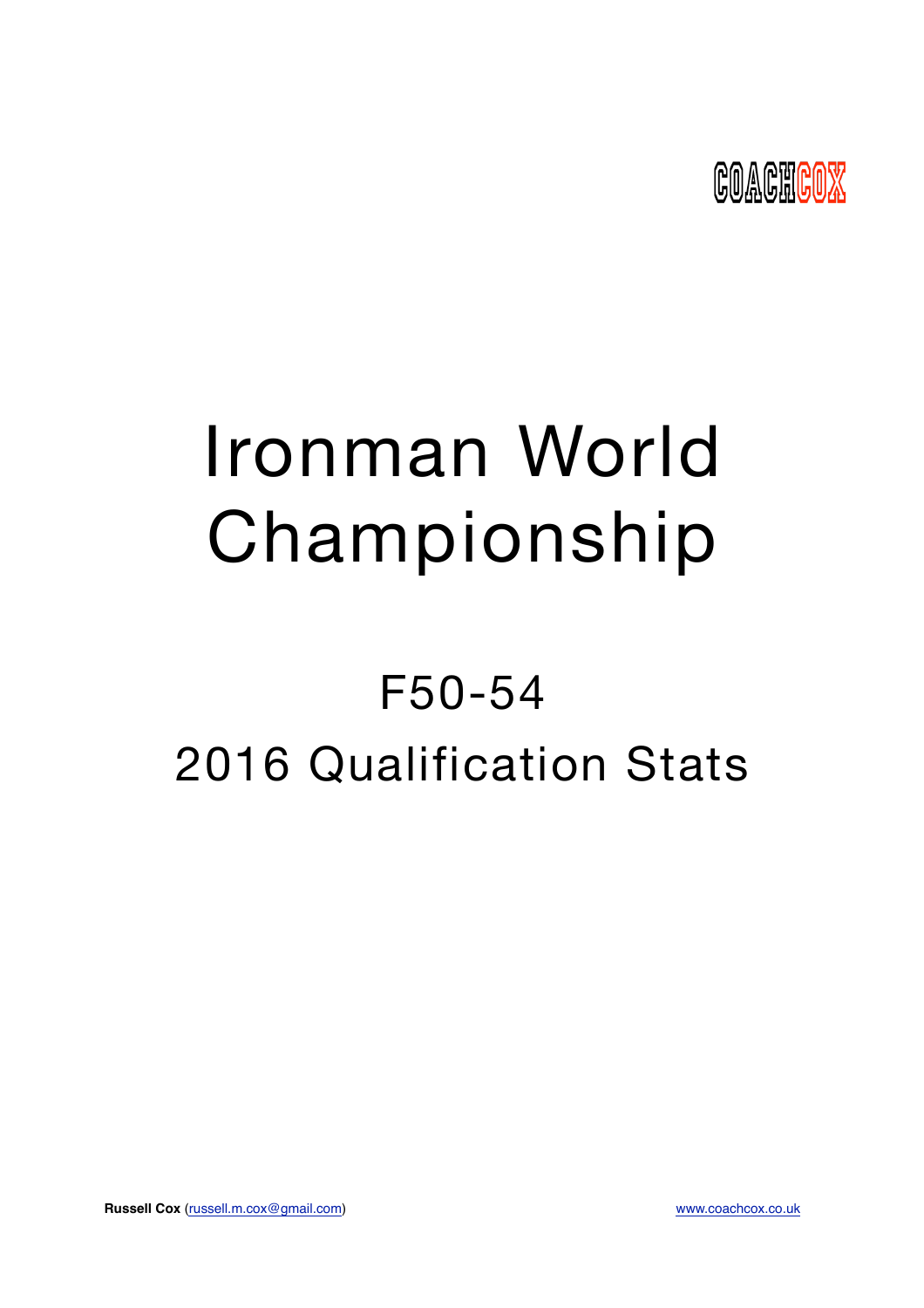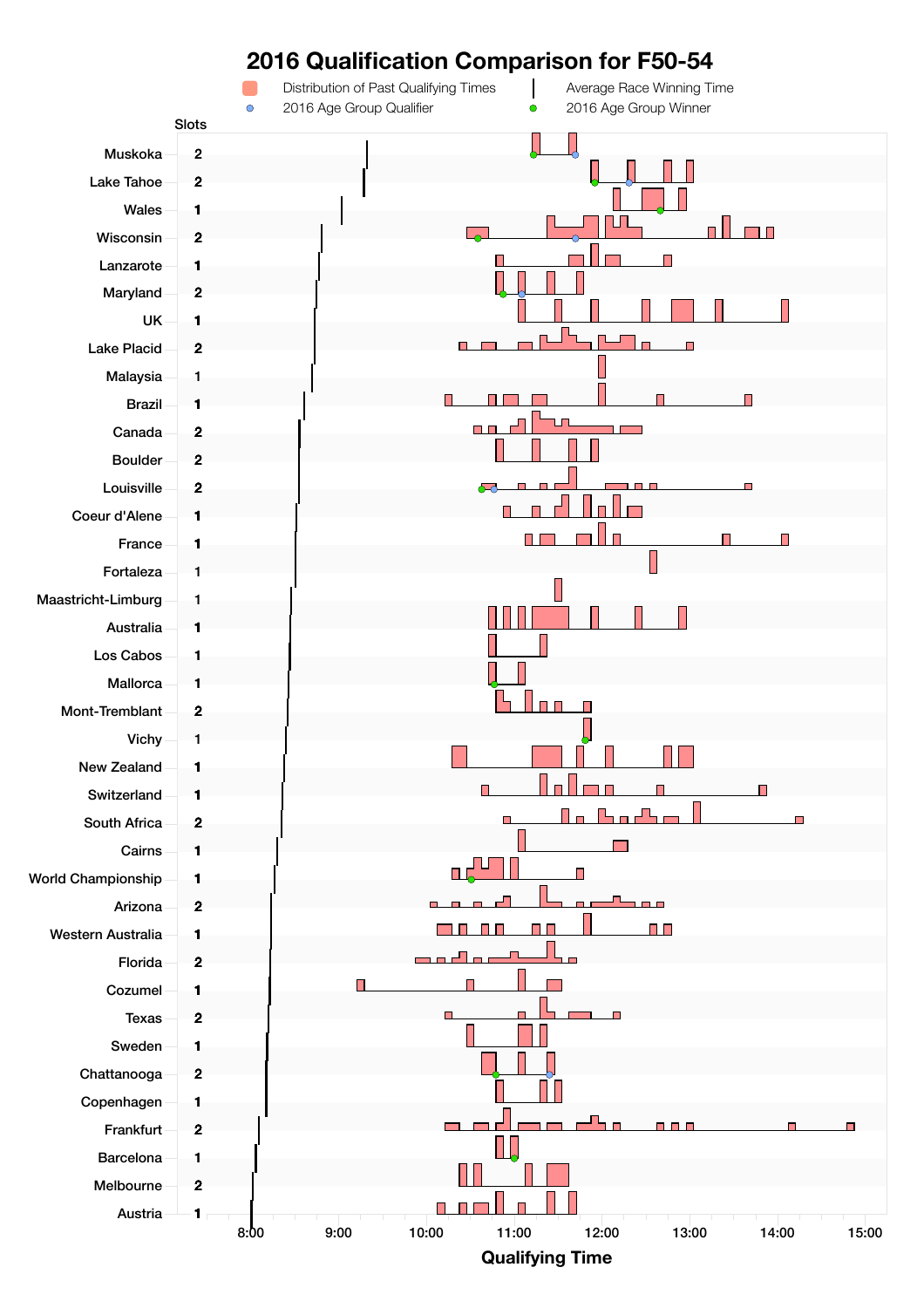## F50-54 Past Qualifying Times

#### **Ironman Vichy (1 Kona Slots)**

| Year    | <b>Female Winning Time</b> | <b>Age Group Winning Time</b> |
|---------|----------------------------|-------------------------------|
| 2015    | 9:25:27                    | 11:48:33                      |
| Average | 9:25:27                    | 11:48:33                      |

#### **Ironman Muskoka (2 Kona Slots)**

| Year    | <b>Female Winning Time</b> | <b>Age Group Winning Time</b> | 2nd Place Age Group Time |
|---------|----------------------------|-------------------------------|--------------------------|
| 2015    | 9:53:37                    | 11:13:10                      | 11:41:47                 |
| Average | 9:53:37                    | 11:13:10                      | 11:41:47                 |

#### **Ironman Wisconsin (2 Kona Slots)**

| Year    | <b>Female Winning Time</b> | <b>Age Group Winning Time</b> | 2nd Place Age Group Time |
|---------|----------------------------|-------------------------------|--------------------------|
| 2003    | 9:46:28                    | 12:19:04                      | 13:54:26                 |
| 2004    | 10:05:40                   | 13:23:15                      | 13:26:42                 |
| 2005    | 10:11:22                   | 13:41:36                      | 13:44:44                 |
| 2006    | 10:01:22                   | 12:23:07                      | 13:16:39                 |
| 2007    | 9:37:03                    | 11:55:53                      | 12:07:22                 |
| 2008    | 9:47:25                    | 11:45:56                      | 12:09:12                 |
| 2009    | 9:43:59                    | 10:28:19                      | 11:51:23                 |
| 2010    | 9:27:26                    | 11:51:40                      | 12:14:42                 |
| 2011    | 9:41:03                    | 10:42:04                      | 11:29:34                 |
| 2012    | 9:34:35                    | 11:23:48                      | 11:52:36                 |
| 2013    | 9:47:07                    | 12:03:17                      | 12:15:00                 |
| 2014    | 9:30:08                    | 11:27:27                      | 11:36:05                 |
| 2015    | 10:08:05                   | 10:35:09                      | 11:41:53                 |
| Average | 9:47:49                    | 11:50:48                      | 12:26:10                 |

#### **Ironman Wales (1 Kona Slots)**

| Year    | <b>Female Winning Time</b> | <b>Age Group Winning Time</b> |
|---------|----------------------------|-------------------------------|
| 2011    | 10:15:23                   | 12:55:53                      |
| 2012    | 9:45:09                    | 12:10:09                      |
| 2013    | 9:51:21                    | 12:37:15                      |
| 2014    | 10:57:26                   | 12:29:23                      |
| 2015    | 9:56:31                    | 12:39:52                      |
| Average | 10:09:10                   | 12:34:30                      |

#### **Ironman Lake Tahoe (2 Kona Slots)**

| Year    | <b>Female Winning Time</b> | <b>Age Group Winning Time</b> | 2nd Place Age Group Time |
|---------|----------------------------|-------------------------------|--------------------------|
| 2013    | 9:58:53                    | 12:42:40                      | 13:01:02                 |
| 2015    | 10:28:55                   | 11:55:06                      | 12:18:31                 |
| Average | 10:13:54                   | 12:18:53                      | 12:39:46                 |

#### **Ironman Mallorca (1 Kona Slots)**

| Year    | <b>Female Winning Time</b> | <b>Age Group Winning Time</b> |
|---------|----------------------------|-------------------------------|
| 2014    | 9:24:17                    | 11:06:54                      |
| 2015    | 9:24:48                    | 10:46:22                      |
| Average | 9:24:32                    | 10:56:38                      |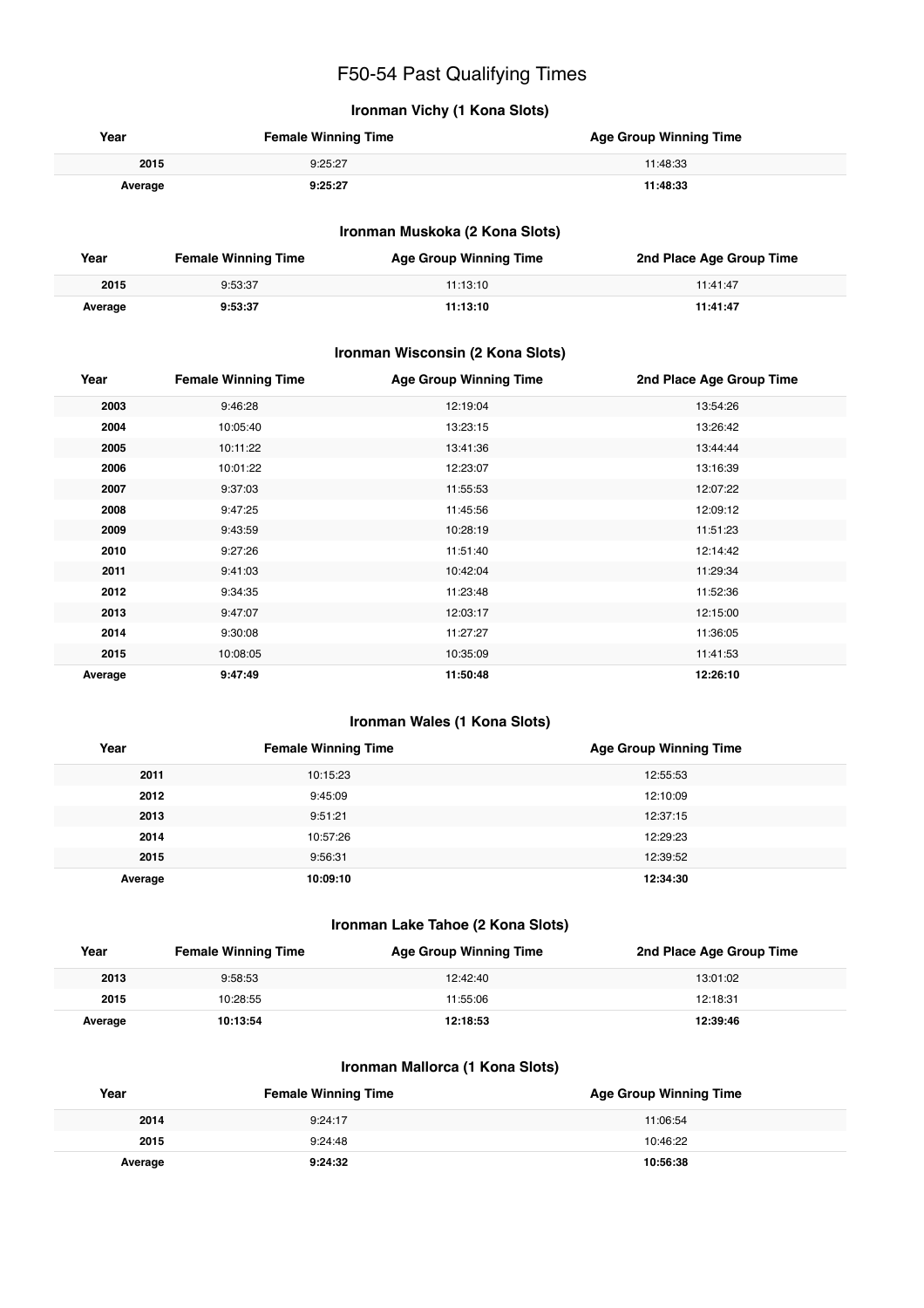#### **Ironman Chattanooga (2 Kona Slots)**

| Year    | <b>Female Winning Time</b> | <b>Age Group Winning Time</b> | 2nd Place Age Group Time |
|---------|----------------------------|-------------------------------|--------------------------|
| 2014    | 8:54:55                    | 10:40:46                      | 11:04:21                 |
| 2015    | 8:56:00                    | 10:47:26                      | 11:24:05                 |
| Average | 8:55:27                    | 10:44:06                      | 11:14:13                 |

#### **Ironman Barcelona (1 Kona Slots)**

| Year    | <b>Female Winning Time</b> | <b>Age Group Winning Time</b> |
|---------|----------------------------|-------------------------------|
| 2014    | 8:49:21                    | 10:52:08                      |
| 2015    | 8:46:44                    | 11:00:02                      |
| Average | 8:48:02                    | 10:56:05                      |

#### **Ironman World Championship (1 Kona Slots)**

| Year    | <b>Female Winning Time</b> | <b>Age Group Winning Time</b> |
|---------|----------------------------|-------------------------------|
| 2004    | 9:50:04                    | 11:44:26                      |
| 2005    | 9:09:30                    | 10:35:59                      |
| 2006    | 9:18:31                    | 10:48:51                      |
| 2007    | 9:08:45                    | 10:59:32                      |
| 2008    | 9:06:23                    | 10:38:46                      |
| 2009    | 8:54:02                    | 10:51:28                      |
| 2010    | 8:58:36                    | 10:36:19                      |
| 2011    | 8:55:08                    | 10:44:01                      |
| 2012    | 9:15:54                    | 10:58:40                      |
| 2013    | 8:52:14                    | 10:19:37                      |
| 2014    | 9:00:55                    | 10:44:43                      |
| 2015    | 8:57:57                    | 10:30:41                      |
| Average | 9:07:19                    | 10:47:45                      |

#### **Ironman Louisville (2 Kona Slots)**

| Year    | <b>Female Winning Time</b> | <b>Age Group Winning Time</b> | 2nd Place Age Group Time |
|---------|----------------------------|-------------------------------|--------------------------|
| 2007    | 9:23:22                    | 12:27:16                      | 12:37:04                 |
| 2008    | 9:54:17                    | 12:10:51                      | 13:42:15                 |
| 2010    | 9:33:15                    | 11:35:11                      | 11:41:05                 |
| 2011    | 9:38:14                    | 12:03:30                      | 12:17:26                 |
| 2012    | 9:36:27                    | 11:38:07                      | 11:40:12                 |
| 2013    | 9:29:02                    | 11:04:35                      | 11:29:11                 |
| 2014    | 9:31:19                    | 11:21:14                      | 11:38:07                 |
| 2015    | 10:00:04                   | 10:37:47                      | 10:46:12                 |
| Average | 9:38:15                    | 11:37:18                      | 11:58:56                 |

#### **Ironman Maryland (2 Kona Slots)**

| Year    | <b>Female Winning Time</b> | Age Group Winning Time | 2nd Place Age Group Time |
|---------|----------------------------|------------------------|--------------------------|
| 2014    | 9:26:02                    | 11:24:54               | 11:43:48                 |
| 2015    | 9:42:56                    | 10:52:24               | 11:05:10                 |
| Average | 9:34:29                    | 11:08:39               | 11:24:29                 |

#### **Ironman Los Cabos (1 Kona Slots)**

| Year    | <b>Female Winning Time</b> | <b>Age Group Winning Time</b> |
|---------|----------------------------|-------------------------------|
| 2013    | 9:35:34                    | 11:18:20                      |
| 2014    | 9:16:43                    | 10:46:56                      |
| Average | 9:26:08                    | 11:02:38                      |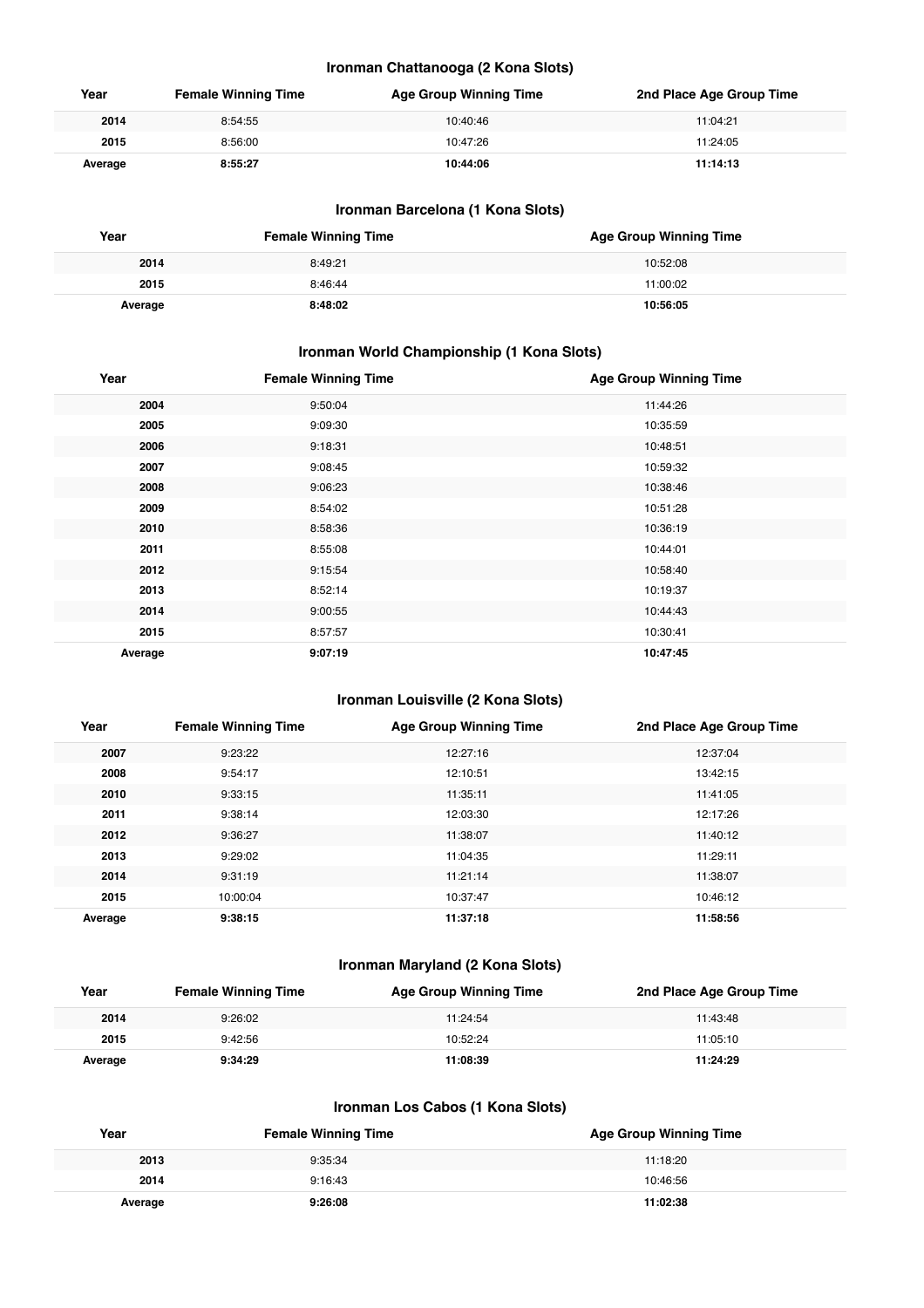#### **Ironman Florida (2 Kona Slots)**

| Year    | <b>Female Winning Time</b> | <b>Age Group Winning Time</b> | 2nd Place Age Group Time |
|---------|----------------------------|-------------------------------|--------------------------|
| 2004    | 9:28:54                    | 11:16:42                      | 11:31:43                 |
| 2005    | 9:33:09                    | 10:57:41                      | 11:17:44                 |
| 2006    | 9:28:28                    | 11:02:02                      | 11:24:08                 |
| 2007    | 9:05:35                    | 10:45:37                      | 10:56:31                 |
| 2008    | 9:07:48                    | 10:22:54                      | 10:36:40                 |
| 2009    | 9:08:38                    | 10:27:25                      | 11:22:32                 |
| 2010    | 9:07:49                    | 11:22:57                      | 11:38:06                 |
| 2011    | 8:55:10                    | 11:07:34                      | 11:24:31                 |
| 2012    | 8:51:35                    | 10:52:16                      | 11:07:27                 |
| 2013    | 8:43:07                    | 10:08:37                      | 10:20:08                 |
| 2014    | 8:01:47                    | 9:54:18                       | 10:01:46                 |
| Average | 9:02:54                    | 10:45:16                      | 11:03:45                 |

#### **Ironman Fortaleza (1 Kona Slots)**

| Year    | <b>Female Winning Time</b> | <b>Age Group Winning Time</b> |
|---------|----------------------------|-------------------------------|
| 2014    | 9:09:20                    | 12:34:44                      |
| Average | 9:09:20                    | 12:34:44                      |

#### **Ironman Malaysia (1 Kona Slots)**

| Year    | <b>Female Winning Time</b> | <b>Age Group Winning Time</b> |
|---------|----------------------------|-------------------------------|
| 2014    | 9:26:38                    | 12:02:27                      |
| Average | 9:26:38                    | 12:02:27                      |

#### **Ironman Arizona (2 Kona Slots)**

| Year    | <b>Female Winning Time</b> | <b>Age Group Winning Time</b> | 2nd Place Age Group Time |
|---------|----------------------------|-------------------------------|--------------------------|
| 2005    | 9:44:02                    | 12:18:52                      | 12:30:09                 |
| 2006    | 9:12:53                    | 11:55:33                      | 12:09:49                 |
| 2007    | 9:36:40                    | 11:57:37                      | 12:04:07                 |
| 2008    | 9:21:06                    | 11:20:00                      | 11:21:09                 |
| 2009    | 9:21:06                    | 11:20:00                      | 11:21:09                 |
| 2010    | 9:09:19                    | 11:26:21                      | 11:31:29                 |
| 2011    | 8:36:13                    | 11:45:23                      | 12:08:24                 |
| 2012    | 9:01:41                    | 10:48:29                      | 10:53:19                 |
| 2013    | 8:52:49                    | 10:32:58                      | 10:53:39                 |
| 2014    | 8:50:41                    | 10:04:45                      | 10:20:32                 |
| Average | 9:10:39                    | 11:20:59                      | 11:31:22                 |

#### **Ironman Cozumel (1 Kona Slots)**

| Year    | <b>Female Winning Time</b> | <b>Age Group Winning Time</b> |
|---------|----------------------------|-------------------------------|
| 2009    | 9:06:58                    | 11:06:41                      |
| 2010    | 9:07:08                    | 9:15:27                       |
| 2011    | 9:14:08                    | 11:02:46                      |
| 2012    | 9:15:38                    | 11:27:02                      |
| 2013    | 8:52:28                    | 10:28:45                      |
| 2014    | 9:14:07                    | 11:31:47                      |
| Average | 9:08:24                    | 10:48:44                      |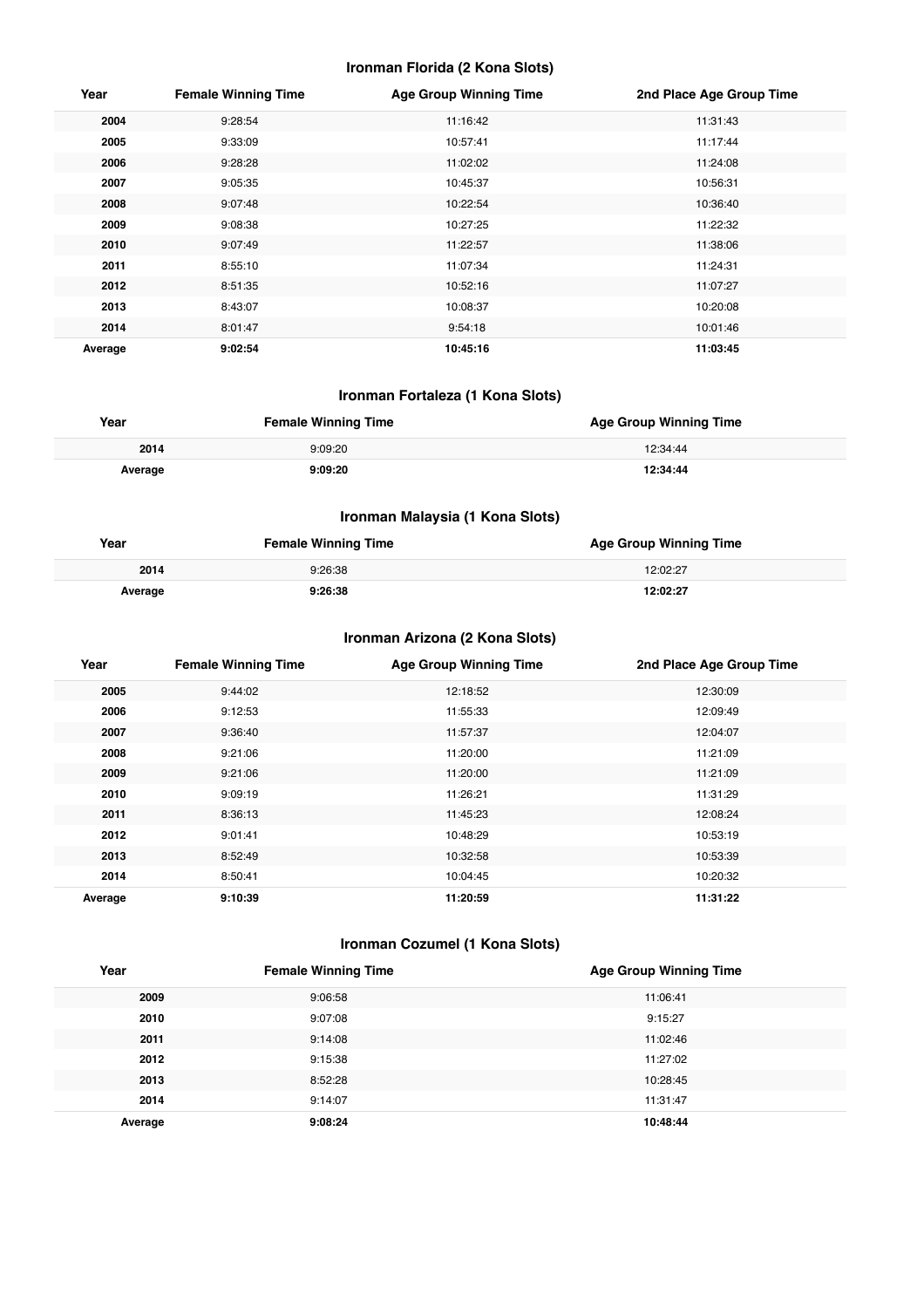#### **Ironman Western Australia (1 Kona Slots)**

| Year    | <b>Female Winning Time</b> | <b>Age Group Winning Time</b> |
|---------|----------------------------|-------------------------------|
| 2004    | 9:03:37                    | 10:51:39                      |
| 2005    | 9:31:32                    | 12:45:02                      |
| 2006    | 9:10:01                    | 11:48:45                      |
| 2007    | 9:00:55                    | 12:35:17                      |
| 2008    | 8:59:24                    | 11:49:44                      |
| 2009    | 9:16:52                    | 11:25:21                      |
| 2010    | 9:19:44                    | 11:14:07                      |
| 2011    | 9:25:38                    | 10:38:24                      |
| 2012    | 9:13:00                    | 10:24:10                      |
| 2013    | 8:59:44                    | 10:17:09                      |
| 2014    | 8:56:34                    | 10:08:37                      |
| Average | 9:10:38                    | 11:16:12                      |

## **Ironman New Zealand (1 Kona Slots)**

| Year    | <b>Female Winning Time</b> | <b>Age Group Winning Time</b> |
|---------|----------------------------|-------------------------------|
| 2003    | 9:17:55                    | 12:55:48                      |
| 2004    | 9:22:23                    | 13:01:40                      |
| 2005    | 9:30:13                    | 12:46:32                      |
| 2007    | 9:20:01                    | 11:31:55                      |
| 2008    | 9:16:00                    | 12:06:38                      |
| 2009    | 9:18:25                    | 11:43:18                      |
| 2010    | 9:14:35                    | 11:19:18                      |
| 2011    | 9:28:24                    | 11:16:48                      |
| 2013    | 9:17:10                    | 11:23:32                      |
| 2014    | 9:08:46                    | 10:23:05                      |
| 2015    | 9:05:45                    | 10:20:46                      |
| Average | 9:18:08                    | 11:42:40                      |

#### **Ironman Melbourne (2 Kona Slots)**

| Year    | <b>Female Winning Time</b> | <b>Age Group Winning Time</b> | 2nd Place Age Group Time |
|---------|----------------------------|-------------------------------|--------------------------|
| 2012    | 8:34:51                    | 11:11:09                      | 11:23:17                 |
| 2014    | 8:57:57                    | 10:24:51                      | 10:33:41                 |
| 2015    | 8:52:51                    | 11:32:02                      | 11:32:55                 |
| Average | 8:48:33                    | 11:02:40                      | 11:09:57                 |

#### **Ironman South Africa (2 Kona Slots)**

| Year    | <b>Female Winning Time</b> | <b>Age Group Winning Time</b> | 2nd Place Age Group Time |
|---------|----------------------------|-------------------------------|--------------------------|
| 2007    | 9:22:00                    | 11:36:49                      | 14:14:22                 |
| 2008    | 9:27:48                    | 12:16:09                      | 12:45:54                 |
| 2009    | 9:16:32                    | 12:28:40                      | 12:34:34                 |
| 2010    | 9:16:55                    | 12:00:43                      | 12:26:09                 |
| 2011    | 8:33:56                    | 12:00:09                      | 13:02:38                 |
| 2012    | 9:47:10                    | 12:31:25                      | 12:48:17                 |
| 2013    | 9:10:58                    | 11:33:36                      | 11:46:13                 |
| 2014    | 9:31:54                    | 10:55:55                      | 12:04:54                 |
| 2015    | 9:26:56                    | 13:03:01                      | 13:05:03                 |
| Average | 9:19:21                    | 12:02:56                      | 12:45:20                 |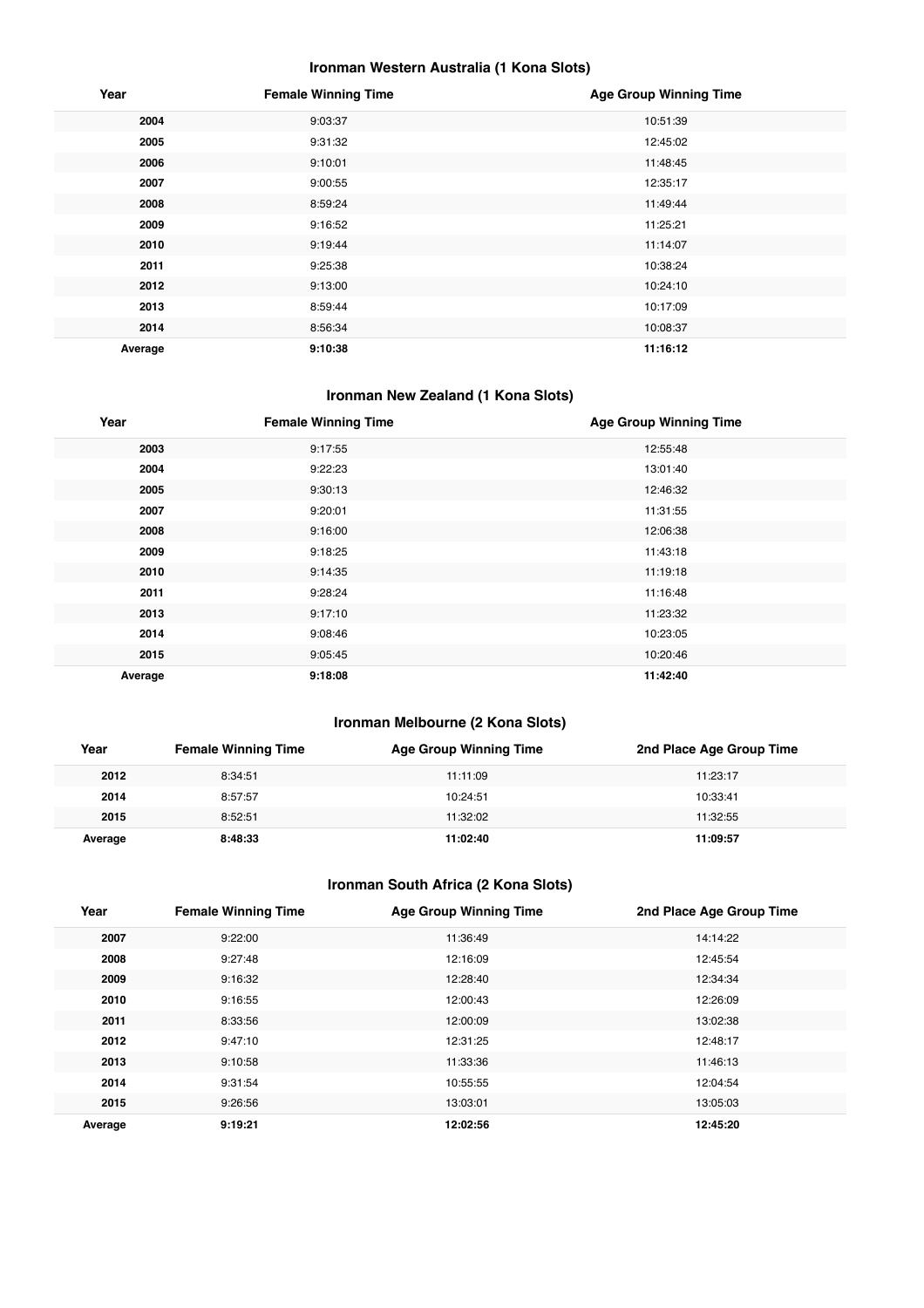#### **Ironman Australia (1 Kona Slots)**

| Year    | <b>Female Winning Time</b> | <b>Age Group Winning Time</b> |
|---------|----------------------------|-------------------------------|
| 2005    | 9:13:20                    | 10:47:14                      |
| 2006    | 9:19:44                    | 11:03:20                      |
| 2007    | 9:12:59                    | 12:52:38                      |
| 2008    | 9:03:55                    | 11:36:14                      |
| 2009    | 8:57:10                    | 11:16:26                      |
| 2010    | 9:23:46                    | 11:28:08                      |
| 2011    | 9:29:54                    | 11:25:21                      |
| 2012    | 9:34:57                    | 11:55:00                      |
| 2013    | 9:34:55                    | 12:25:18                      |
| 2014    | 9:28:43                    | 11:20:49                      |
| 2015    | 9:38:24                    | 10:57:07                      |
| Average | 9:21:37                    | 11:33:25                      |

#### **Ironman Texas (2 Kona Slots)**

| Year    | <b>Female Winning Time</b> | <b>Age Group Winning Time</b> | 2nd Place Age Group Time |
|---------|----------------------------|-------------------------------|--------------------------|
| 2011    | 8:57:51                    | 11:24:38                      | 11:52:22                 |
| 2012    | 8:54:58                    | 11:22:11                      | 11:46:00                 |
| 2013    | 8:49:14                    | 11:18:37                      | 12:12:19                 |
| 2014    | 8:54:42                    | 11:21:12                      | 11:41:10                 |
| 2015    | 8:55:19                    | 10:16:01                      | 11:04:34                 |
| Average | 8:54:24                    | 11:08:31                      | 11:43:17                 |

#### **Ironman Lanzarote (1 Kona Slots)**

| Year    | <b>Female Winning Time</b> | <b>Age Group Winning Time</b> |
|---------|----------------------------|-------------------------------|
| 2008    | 10:02:27                   | 10:48:07                      |
| 2009    | 9:54:57                    | 12:11:53                      |
| 2010    | 10:03:52                   | 12:46:17                      |
| 2011    | 9:43:39                    | 11:38:01                      |
| 2012    | 9:58:06                    | 12:03:51                      |
| 2013    | 9:37:34                    | 11:56:31                      |
| 2014    | 9:41:40                    | 11:44:46                      |
| 2015    | 9:56:03                    | 11:54:30                      |
| Average | 9:52:17                    | 11:52:59                      |

## **Ironman Brazil (1 Kona Slots)**

| Year    | <b>Female Winning Time</b> | <b>Age Group Winning Time</b> |
|---------|----------------------------|-------------------------------|
| 2006    | 9:20:46                    | 11:59:40                      |
| 2007    | 9:12:40                    | 12:40:31                      |
| 2008    | 9:42:50                    | 11:58:04                      |
| 2009    | 9:10:15                    | 10:56:58                      |
| 2010    | 9:19:13                    | 11:13:42                      |
| 2011    | 12:40:07                   | 13:40:55                      |
| 2012    | 9:17:42                    | 10:42:44                      |
| 2013    | 9:05:53                    | 11:18:00                      |
| 2014    | 8:56:32                    | 10:59:20                      |
| 2015    | 8:59:08                    | 10:17:10                      |
| Average | 9:34:30                    | 11:34:42                      |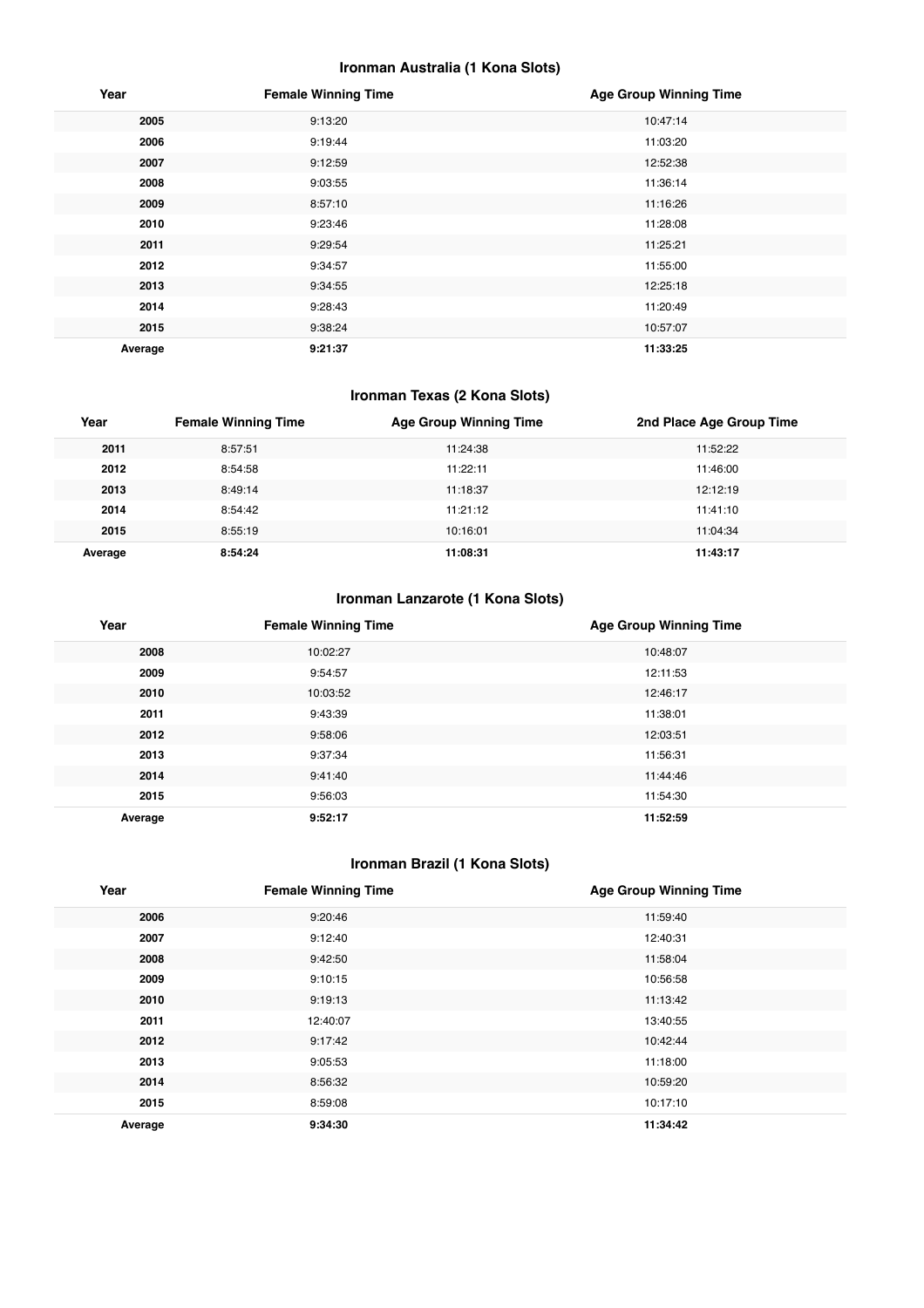#### **Ironman France (1 Kona Slots)**

| Year    | <b>Female Winning Time</b> | <b>Age Group Winning Time</b> |
|---------|----------------------------|-------------------------------|
| 2005    | 10:12:29                   | 13:24:25                      |
| 2006    | 9:56:31                    | 12:00:27                      |
| 2007    | 9:49:11                    | 14:03:38                      |
| 2008    | 9:35:29                    | 11:58:56                      |
| 2009    | 9:30:29                    | 12:10:00                      |
| 2011    | 9:34:31                    | 11:49:34                      |
| 2012    | 9:16:05                    | 11:43:06                      |
| 2013    | 9:12:54                    | 11:11:23                      |
| 2014    | 9:12:21                    | 11:22:30                      |
| 2015    | 9:24:50                    | 11:18:09                      |
| Average | 9:34:29                    | 12:06:12                      |

## **Ironman Cairns (1 Kona Slots)**

| Year    | <b>Female Winning Time</b> | <b>Age Group Winning Time</b> |
|---------|----------------------------|-------------------------------|
| 2012    | 9:21:00                    | 12:15:01                      |
| 2013    | 9:19:51                    | 11:04:24                      |
| 2014    | 9:16:58                    | 11:02:48                      |
| 2015    | 9:11:49                    | 12:08:53                      |
| Average | 9:17:24                    | 11:37:46                      |

## **Ironman Austria (1 Kona Slots)**

| Year    | <b>Female Winning Time</b> | <b>Age Group Winning Time</b> |
|---------|----------------------------|-------------------------------|
| 2005    | 9:07:04                    | 11:23:18                      |
| 2006    | 9:12:09                    | 10:50:26                      |
| 2007    | 9:08:47                    | 11:25:12                      |
| 2008    | 8:47:26                    | 11:40:04                      |
| 2009    | 8:50:13                    | 10:47:43                      |
| 2010    | 9:18:50                    | 11:42:02                      |
| 2011    | 8:43:34                    | 10:42:29                      |
| 2012    | 9:09:58                    | 11:04:41                      |
| 2013    | 8:59:31                    | 10:26:03                      |
| 2014    | 8:42:42                    | 10:33:34                      |
| 2015    |                            | 10:11:24                      |
| Average | 8:10:55                    | 10:58:48                      |

## **Ironman Frankfurt (2 Kona Slots)**

| Year    | <b>Female Winning Time</b> | <b>Age Group Winning Time</b> | 2nd Place Age Group Time |
|---------|----------------------------|-------------------------------|--------------------------|
| 2003    | 9:03:11                    | 12:10:10                      | 14:49:11                 |
| 2005    | 9:15:31                    | 12:57:56                      | 14:11:33                 |
| 2006    | 9:16:17                    | 10:33:44                      | 12:51:08                 |
| 2007    | 9:04:11                    | 10:55:49                      | 11:53:54                 |
| 2008    | 8:51:24                    | 10:50:18                      | 11:32:00                 |
| 2009    | 8:58:08                    | 11:09:53                      | 11:26:21                 |
| 2010    | 9:04:27                    | 10:53:55                      | 11:52:23                 |
| 2011    | 9:12:13                    | 11:06:49                      | 11:14:24                 |
| 2012    | 8:52:33                    | 11:46:01                      | 12:00:03                 |
| 2013    | 8:56:01                    | 10:18:43                      | 10:39:10                 |
| 2014    | 8:52:40                    | 10:14:57                      | 10:55:26                 |
| 2015    | 8:51:00                    | 11:56:05                      | 12:37:49                 |
| Average | 9:01:28                    | 11:14:31                      | 12:10:16                 |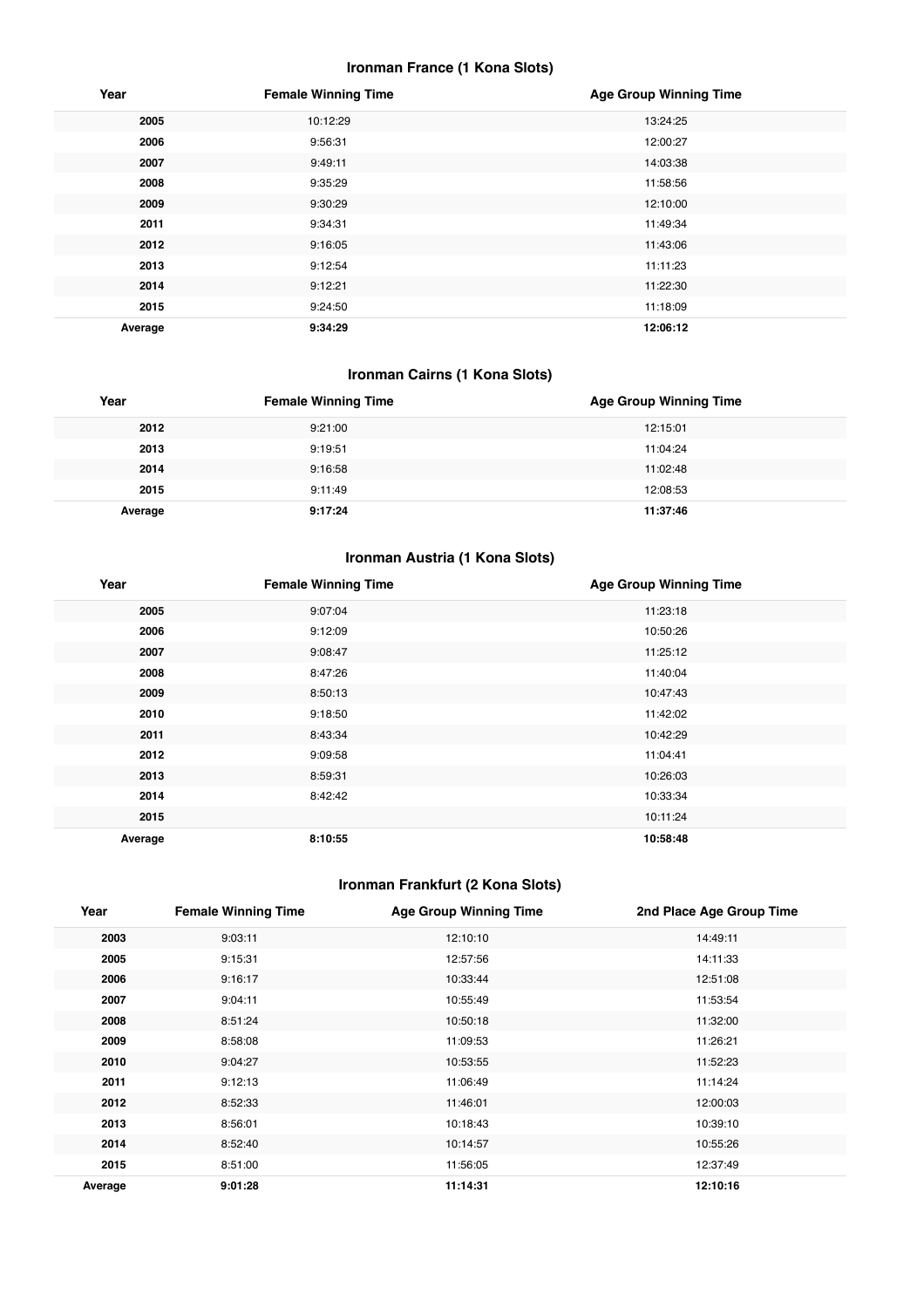#### **Ironman UK (1 Kona Slots)**

| Year    | <b>Female Winning Time</b> | <b>Age Group Winning Time</b> |
|---------|----------------------------|-------------------------------|
| 2007    | 9:36:13                    | 13:18:07                      |
| 2008    | 9:49:06                    | 14:05:42                      |
| 2009    | 9:33:59                    | 12:47:45                      |
| 2010    | 10:01:02                   | 12:56:33                      |
| 2011    | 9:37:31                    | 11:57:16                      |
| 2012    | 10:08:44                   | 13:01:45                      |
| 2013    | 9:29:12                    | 11:30:42                      |
| 2014    | 9:52:12                    | 11:05:04                      |
| 2015    | 9:31:58                    | 12:29:00                      |
| Average | 9:44:26                    | 12:34:39                      |

#### **Ironman Lake Placid (2 Kona Slots)**

| Year    | <b>Female Winning Time</b> | <b>Age Group Winning Time</b> | 2nd Place Age Group Time |
|---------|----------------------------|-------------------------------|--------------------------|
| 2002    | 9:29:41                    | 12:12:20                      | 12:58:00                 |
| 2003    | 9:51:55                    | 11:57:34                      | 12:20:20                 |
| 2004    | 9:24:42                    | 11:41:18                      | 12:14:34                 |
| 2006    | 10:11:35                   | 11:38:34                      | 12:05:38                 |
| 2007    | 9:40:20                    | 12:15:49                      | 12:28:13                 |
| 2008    | 9:51:00                    | 11:33:14                      | 11:36:22                 |
| 2009    | 9:29:36                    | 11:26:54                      | 11:45:22                 |
| 2010    | 9:27:30                    | 10:40:24                      | 11:51:44                 |
| 2011    | 9:19:03                    | 11:30:43                      | 11:34:35                 |
| 2012    | 9:47:39                    | 12:01:15                      | 12:22:08                 |
| 2013    | 9:35:06                    | 11:04:39                      | 11:11:19                 |
| 2014    | 9:28:28                    | 10:27:12                      | 10:46:04                 |
| 2015    | 10:13:19                   | 11:19:40                      | 11:20:06                 |
| Average | 9:40:45                    | 11:31:30                      | 11:53:25                 |

#### **Ironman Switzerland (1 Kona Slots)**

| Year    | <b>Female Winning Time</b> | <b>Age Group Winning Time</b> |
|---------|----------------------------|-------------------------------|
| 2005    | 9:10:54                    | 13:52:01                      |
| 2006    | 9:24:18                    | 11:48:05                      |
| 2007    | 9:20:43                    | 11:39:05                      |
| 2008    | 9:30:12                    | 11:30:06                      |
| 2009    | 9:14:35                    | 10:41:30                      |
| 2010    | 9:00:04                    | 11:53:36                      |
| 2011    | 9:03:26                    | 11:20:23                      |
| 2012    | 9:20:16                    | 11:41:42                      |
| 2013    | 9:21:31                    | 12:07:20                      |
| 2014    | 9:13:30                    | 11:20:16                      |
| 2015    | 9:21:05                    | 12:40:18                      |
| Average | 9:16:24                    | 11:52:12                      |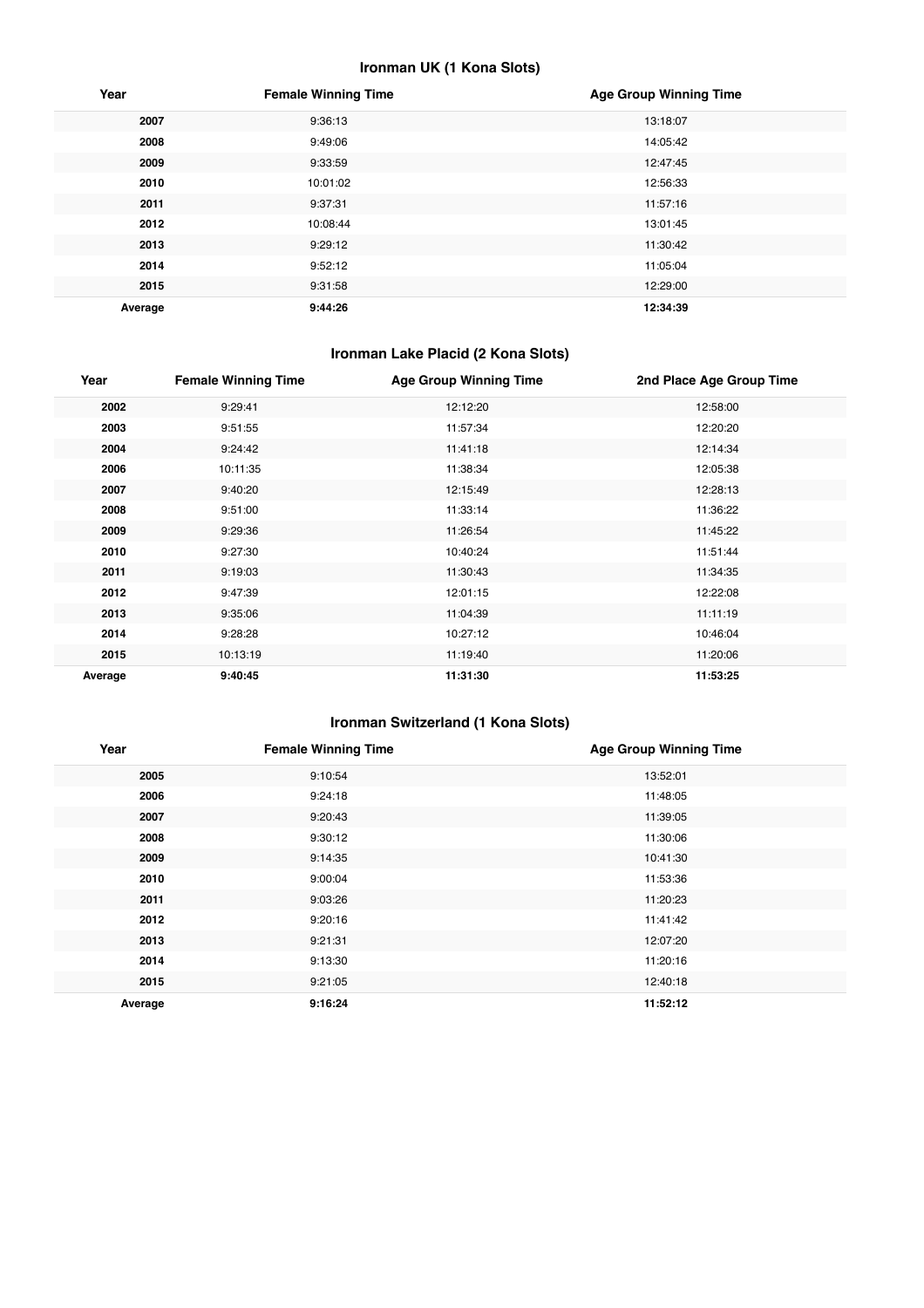#### **Ironman Canada (2 Kona Slots)**

| Year    | <b>Female Winning Time</b> | <b>Age Group Winning Time</b> | 2nd Place Age Group Time |
|---------|----------------------------|-------------------------------|--------------------------|
| 2004    | 9:16:02                    | 11:33:22                      | 11:56:34                 |
| 2005    | 9:51:31                    | 12:17:55                      | 12:23:36                 |
| 2006    | 9:25:13                    | 12:01:11                      | 12:13:31                 |
| 2007    | 9:41:01                    | 11:16:51                      | 12:03:38                 |
| 2008    | 9:17:58                    | 11:16:02                      | 11:48:15                 |
| 2009    | 9:11:20                    | 11:37:09                      | 11:40:02                 |
| 2010    | 9:13:46                    | 10:34:14                      | 11:27:30                 |
| 2011    | 9:03:13                    | 10:43:08                      | 11:22:24                 |
| 2012    | 9:44:58                    | 11:00:18                      | 11:18:17                 |
| 2013    | 9:28:13                    | 11:05:13                      | 11:23:40                 |
| 2014    | 9:46:58                    | 11:06:20                      | 11:15:16                 |
| 2015    | 9:46:19                    | 11:26:03                      | 11:46:04                 |
| Average | 9:28:52                    | 11:19:48                      | 11:43:13                 |

#### **Ironman Maastricht-Limburg (1 Kona Slots)**

| Year    | <b>Female Winning Time</b> | <b>Age Group Winning Time</b> |
|---------|----------------------------|-------------------------------|
| 2015    | 9:39:24                    | 11:29:29                      |
| Average | a - 30 - 24                | 11:29:29                      |

#### **Ironman Boulder (2 Kona Slots)**

| Year    | <b>Female Winning Time</b> | <b>Age Group Winning Time</b> | 2nd Place Age Group Time |
|---------|----------------------------|-------------------------------|--------------------------|
| 2014    | 9:19:54                    | 11:42:23                      | 11:55:57                 |
| 2015    | 9:53:41                    | 10:50:59                      | 11:12:39                 |
| Average | 9:36:47                    | 11:16:41                      | 11:34:18                 |

#### **Ironman Sweden (1 Kona Slots)**

| Year    | <b>Female Winning Time</b> | <b>Age Group Winning Time</b> |
|---------|----------------------------|-------------------------------|
| 2012    | 9:13:27                    | 10:30:30                      |
| 2013    | 8:54:01                    | 11:20:06                      |
| 2014    | 8:56:50                    | 11:08:01                      |
| 2015    | 9:12:27                    | 11:06:40                      |
| Average | 9:04:11                    | 11:01:19                      |

#### **Ironman Copenhagen (1 Kona Slots)**

| Year    | <b>Female Winning Time</b> | <b>Age Group Winning Time</b> |
|---------|----------------------------|-------------------------------|
| 2013    | 8:37:36                    | 11:30:02                      |
| 2014    | 8:53:33                    | 10:51:50                      |
| 2015    | 8:59:49                    | 11:17:38                      |
| Average | 8:50:19                    | 11:13:10                      |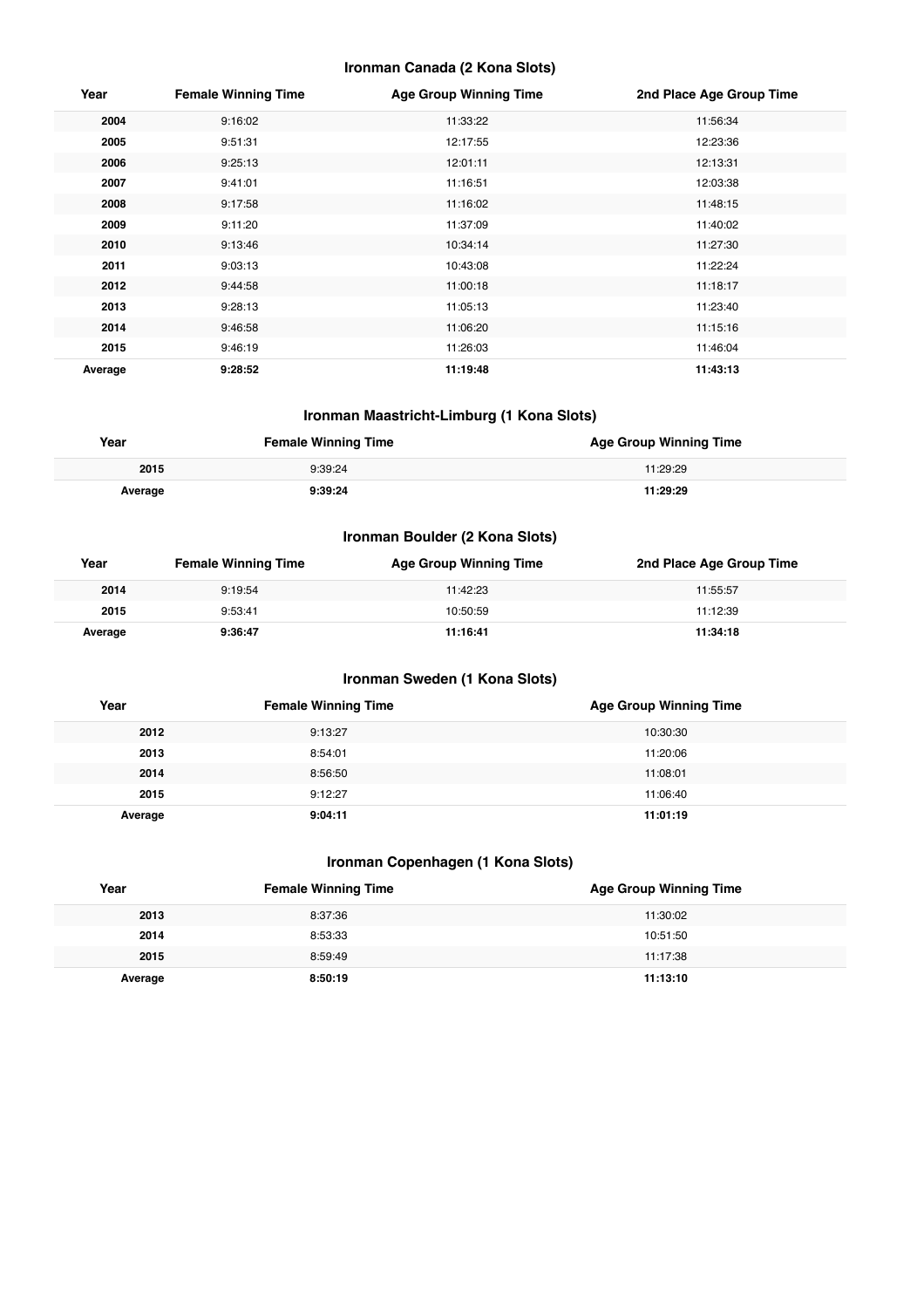#### **Ironman Coeur d'Alene (1 Kona Slots)**

| Year    | <b>Female Winning Time</b> | <b>Age Group Winning Time</b> |
|---------|----------------------------|-------------------------------|
| 2003    | 9:42:08                    | 12:07:46                      |
| 2005    | 9:59:08                    | 12:24:14                      |
| 2006    | 9:31:07                    | 12:09:36                      |
| 2007    | 10:27:55                   | 11:49:54                      |
| 2008    | 9:38:58                    | 12:19:06                      |
| 2009    | 9:23:21                    | 11:59:13                      |
| 2010    | 9:17:54                    | 11:29:19                      |
| 2011    | 9:16:40                    | 11:15:22                      |
| 2012    | 9:21:44                    | 11:48:09                      |
| 2013    | 9:16:02                    | 10:57:20                      |
| 2014    | 9:34:32                    | 11:33:12                      |
| 2015    | 9:23:27                    | 11:33:39                      |
| Average | 9:34:24                    | 11:47:14                      |

#### **Ironman Mont-Tremblant (2 Kona Slots)**

| Year    | <b>Female Winning Time</b> | Age Group Winning Time | 2nd Place Age Group Time |
|---------|----------------------------|------------------------|--------------------------|
| 2012    | 9:30:46                    | 11:08:29               | 11:10:05                 |
| 2013    | 9:07:56                    | 10:50:31               | 11:31:43                 |
| 2014    | 9:40:26                    | 11:20:23               | 11:49:06                 |
| 2015    | 9:09:05                    | 10:51:37               | 10:56:40                 |
| Average | 9:22:03                    | 11:02:45               | 11:21:53                 |

Results from Ironman.com. Tables compiled by Russ Cox (russell.m.cox@gmail.com) for www.coachcox.co.uk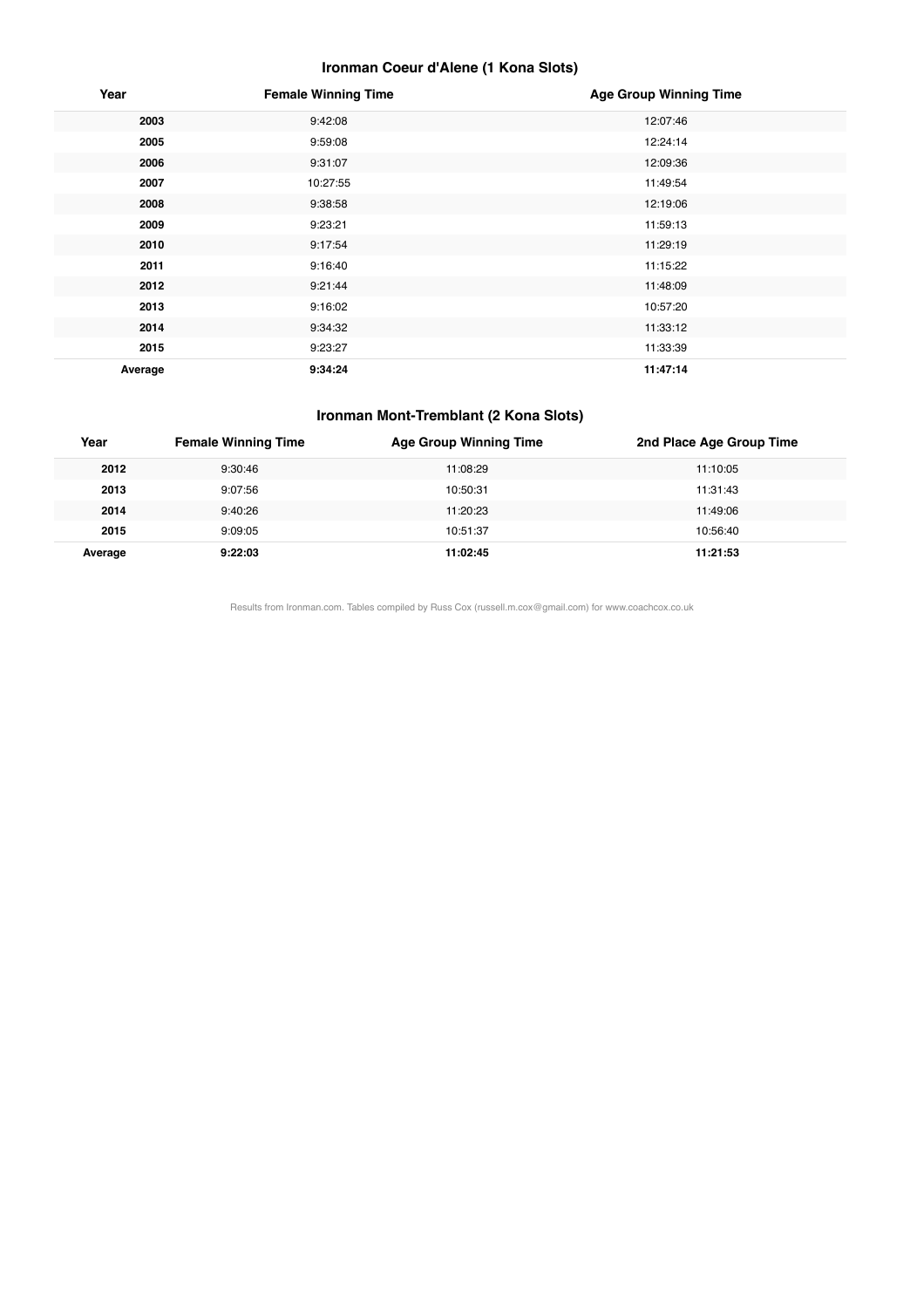## F50-54 Average Top 10 and Kona Qualifying Splits

| <b>Ironman Vichy</b>          |                     |                     |                    |                        |
|-------------------------------|---------------------|---------------------|--------------------|------------------------|
| <b>Position</b>               | <b>Average Swim</b> | <b>Average Bike</b> | <b>Average Run</b> | <b>Average Overall</b> |
| <b>Female Winner</b>          | 1:03:09             | 5:10:51             | 3:05:46            | 9:25:27                |
| <b>1st Age Grouper</b>        | 1:15:55             | 6:05:58             | 4:17:13            | 11:48:33               |
| 2nd Age Grouper               | 1:09:11             | 6:00:47             | 4:41:27            | 12:01:30               |
| 3rd Age Grouper               | 1:24:11             | 6:07:10             | 4:41:29            | 12:26:05               |
| 4th Age Grouper               | 1:16:37             | 6:26:40             | 4:43:48            | 12:37:18               |
| 5th Age Grouper               | 1:24:39             | 7:10:19             | 4:23:39            | 13:14:44               |
| 6th Age Grouper               | 1:46:09             | 6:26:00             | 5:11:28            | 13:42:47               |
| 7th Age Grouper               | 1:28:54             | 7:11:45             | 4:55:52            | 13:57:14               |
| 8th Age Grouper               | 1:22:22             | 7:03:50             | 5:17:49            | 13:59:31               |
| 9th Age Grouper               | 1:24:43             | 6:35:44             | 5:50:03            | 14:14:04               |
| 10th Age Grouper              | 1:20:03             | 7:11:55             | 5:42:08            | 14:35:09               |
| <b>Kona Qualifier Average</b> | 1:15:55             | 6:05:58             | 4:17:13            | 11:48:33               |
| Top 10 Age Grouper Average    | 1:23:16             | 6:38:00             | 4:58:29            | 13:15:41               |

#### **Ironman Muskoka**

| <b>Position</b>               | <b>Average Swim</b> | <b>Average Bike</b> | <b>Average Run</b> | <b>Average Overall</b> |
|-------------------------------|---------------------|---------------------|--------------------|------------------------|
| <b>Female Winner</b>          | 1:01:18             | 5:25:40             | 3:20:47            | 9:53:37                |
| <b>1st Age Grouper</b>        | 1:08:52             | 6:04:34             | 3:51:23            | 11:13:10               |
| <b>2nd Age Grouper</b>        | 1:08:26             | 5:57:24             | 4:28:24            | 11:41:47               |
| 3rd Age Grouper               | 1:14:02             | 6:08:25             | 4:11:09            | 11:44:50               |
| 4th Age Grouper               | 1:23:20             | 6:24:47             | 4:00:27            | 11:59:24               |
| 5th Age Grouper               | 1:11:11             | 5:52:38             | 4:44:36            | 11:59:34               |
| 6th Age Grouper               | 1:17:28             | 6:44:15             | 4:10:40            | 12:22:03               |
| 7th Age Grouper               | 1:17:46             | 7:05:18             | 4:06:40            | 12:42:52               |
| 8th Age Grouper               | 1:25:23             | 6:30:12             | 4:45:09            | 12:51:46               |
| 9th Age Grouper               | 1:11:39             | 6:37:05             | 5:06:48            | 13:10:15               |
| 10th Age Grouper              | 1:11:57             | 7:00:04             | 5:20:17            | 13:45:28               |
| <b>Kona Qualifier Average</b> | 1:08:39             | 6:00:59             | 4:09:53            | 11:27:28               |
| Top 10 Age Grouper Average    | 1:15:00             | 6:26:28             | 4:28:33            | 12:21:06               |

#### **Ironman Wisconsin**

| <b>Position</b>               | <b>Average Swim</b> | <b>Average Bike</b> | <b>Average Run</b> | <b>Average Overall</b> |
|-------------------------------|---------------------|---------------------|--------------------|------------------------|
| <b>Female Winner</b>          | 0:56:57             | 5:23:15             | 3:20:35            | 9:47:49                |
| 1st Age Grouper               | 1:11:13             | 6:07:58             | 4:18:40            | 11:50:48               |
| 2nd Age Grouper               | 1:19:05             | 6:20:48             | 4:32:18            | 12:26:10               |
| 3rd Age Grouper               | 1:17:43             | 6:25:45             | 4:42:40            | 12:41:10               |
| 4th Age Grouper               | 1:18:31             | 6:43:02             | 4:40:01            | 12:57:03               |
| 5th Age Grouper               | 1:20:17             | 6:38:56             | 4:50:55            | 13:07:30               |
| 6th Age Grouper               | 1:19:06             | 6:43:55             | 5:01:16            | 13:22:00               |
| 7th Age Grouper               | 1:22:44             | 7:00:42             | 4:46:59            | 13:28:21               |
| 8th Age Grouper               | 1:19:49             | 7:00:56             | 4:58:17            | 13:36:07               |
| 9th Age Grouper               | 1:18:52             | 6:53:30             | 5:16:06            | 13:46:19               |
| 10th Age Grouper              | 1:19:30             | 7:00:18             | 5:18:13            | 13:55:43               |
| <b>Kona Qualifier Average</b> | 1:15:09             | 6:14:23             | 4:25:29            | 12:08:29               |
| Top 10 Age Grouper Average    | 1:18:41             | 6:41:35             | 4:50:32            | 13:07:07               |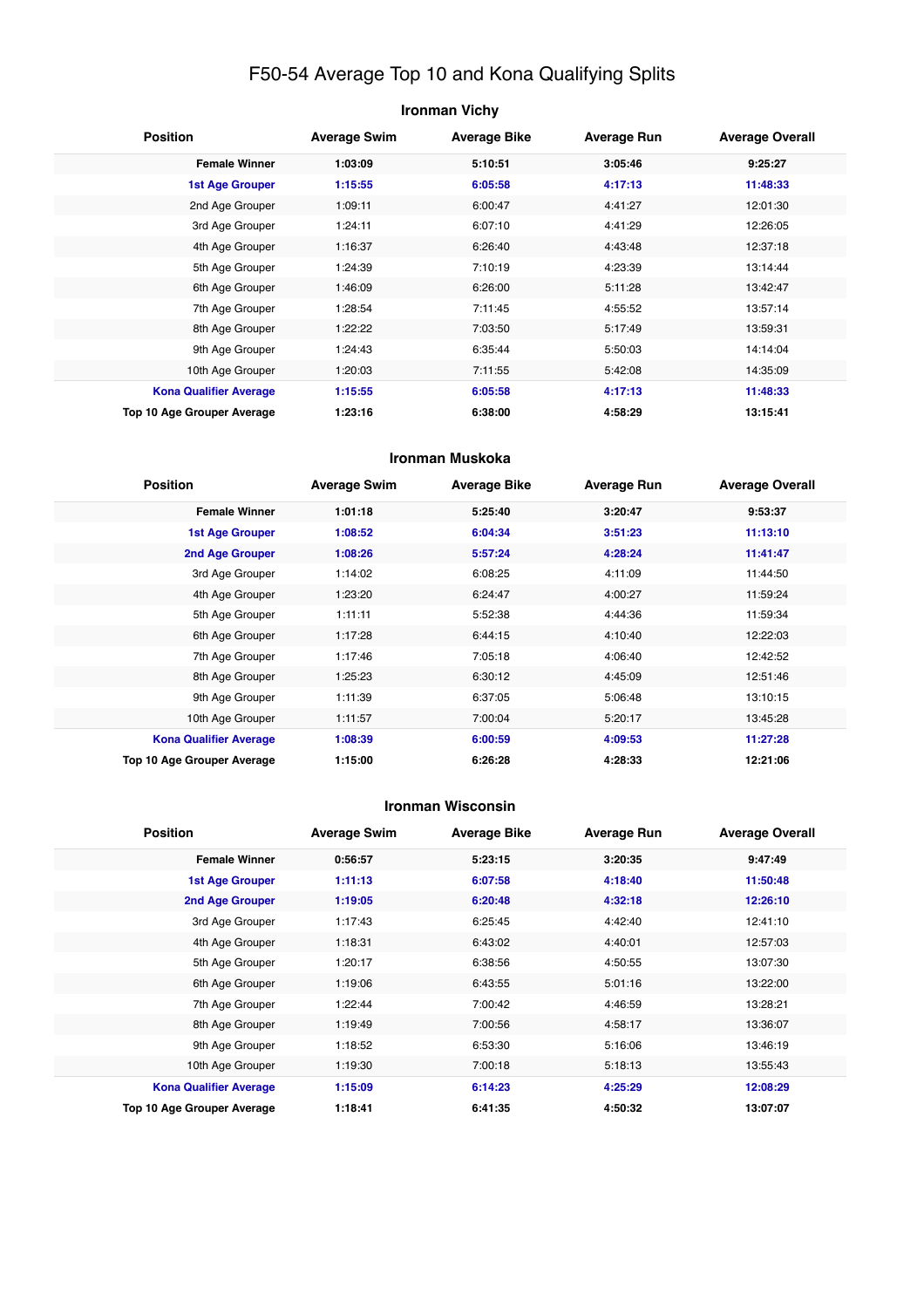#### **Ironman Wales**

| <b>Position</b>               | <b>Average Swim</b> | <b>Average Bike</b> | <b>Average Run</b> | <b>Average Overall</b> |
|-------------------------------|---------------------|---------------------|--------------------|------------------------|
| <b>Female Winner</b>          | 0:58:39             | 5:42:08             | 3:18:40            | 10:09:10               |
| 1st Age Grouper               | 1:13:58             | 7:06:19             | 3:57:51            | 12:34:30               |
| 2nd Age Grouper               | 1:22:19             | 7:05:52             | 3:58:52            | 12:46:29               |
| 3rd Age Grouper               | 1:09:38             | 7:26:36             | 4:12:59            | 13:11:07               |
| 4th Age Grouper               | 1:22:08             | 7:23:19             | 4:38:49            | 13:46:03               |
| 5th Age Grouper               | 1:18:55             | 7:31:39             | 5:00:28            | 14:13:50               |
| 6th Age Grouper               | 1:22:46             | 7:56:47             | 4:51:13            | 14:33:28               |
| 7th Age Grouper               | 1:22:37             | 7:53:52             | 5:25:36            | 15:06:09               |
| 8th Age Grouper               | 1:41:08             | 8:07:31             | 5:23:57            | 15:36:07               |
| 9th Age Grouper               | 1:33:21             | 8:04:13             | 5:42:06            | 15:48:23               |
| 10th Age Grouper              | 1:21:24             | 8:46:13             | 5:27:15            | 16:04:19               |
| <b>Kona Qualifier Average</b> | 1:13:58             | 7:06:19             | 3:57:51            | 12:34:30               |
| Top 10 Age Grouper Average    | 1:22:41             | 7:39:45             | 4:48:31            | 14:13:29               |

#### **Ironman Lake Tahoe**

| <b>Position</b>               | <b>Average Swim</b> | <b>Average Bike</b> | <b>Average Run</b> | <b>Average Overall</b> |
|-------------------------------|---------------------|---------------------|--------------------|------------------------|
| <b>Female Winner</b>          | 0:59:46             | 5:34:49             | 3:33:30            | 10:13:54               |
| 1st Age Grouper               | 1:14:47             | 6:28:33             | 4:19:38            | 12:18:53               |
| 2nd Age Grouper               | 1:28:46             | 6:24:55             | 4:25:55            | 12:39:46               |
| 3rd Age Grouper               | 1:16:15             | 6:45:00             | 4:40:08            | 12:53:22               |
| 4th Age Grouper               | 1:18:15             | 6:54:52             | 4:34:10            | 13:12:02               |
| 5th Age Grouper               | 1:17:44             | 6:56:07             | 4:44:05            | 13:15:05               |
| 6th Age Grouper               | 1:14:56             | 7:28:04             | 4:38:48            | 13:36:49               |
| 7th Age Grouper               | 1:11:06             | 7:16:53             | 5:02:00            | 13:50:35               |
| 8th Age Grouper               | 1:07:34             | 7:07:48             | 5:29:53            | 14:05:12               |
| 9th Age Grouper               | 1:19:04             | 7:26:42             | 5:04:19            | 14:17:45               |
| 10th Age Grouper              | 1:27:39             | 7:27:51             | 5:14:36            | 14:32:42               |
| <b>Kona Qualifier Average</b> | 1:21:46             | 6:26:44             | 4:22:46            | 12:29:19               |
| Top 10 Age Grouper Average    | 1:17:36             | 7:01:40             | 4:49:21            | 13:28:13               |

#### **Ironman Mallorca**

| <b>Position</b>               | <b>Average Swim</b> | <b>Average Bike</b> | <b>Average Run</b> | <b>Average Overall</b> |
|-------------------------------|---------------------|---------------------|--------------------|------------------------|
| <b>Female Winner</b>          | 0:56:21             | 5:09:44             | 3:12:35            | 9:24:32                |
| <b>1st Age Grouper</b>        | 1:20:13             | 5:49:14             | 3:37:41            | 10:56:38               |
| 2nd Age Grouper               | 1:11:06             | 5:56:01             | 3:45:57            | 11:03:41               |
| 3rd Age Grouper               | 1:09:17             | 5:59:08             | 4:03:50            | 11:21:28               |
| 4th Age Grouper               | 1:06:15             | 5:54:49             | 4:32:26            | 11:44:32               |
| 5th Age Grouper               | 1:16:24             | 6:19:52             | 4:07:42            | 11:56:04               |
| 6th Age Grouper               | 1:12:02             | 6:24:10             | 4:12:17            | 12:00:15               |
| 7th Age Grouper               | 1:16:15             | 6:23:56             | 4:16:47            | 12:06:35               |
| 8th Age Grouper               | 1:17:07             | 6:13:38             | 4:31:48            | 12:15:38               |
| 9th Age Grouper               | 1:16:32             | 6:21:36             | 4:33:13            | 12:22:59               |
| 10th Age Grouper              | 1:07:15             | 6:28:34             | 4:47:13            | 12:32:48               |
| <b>Kona Qualifier Average</b> | 1:20:13             | 5:49:14             | 3:37:41            | 10:56:38               |
| Top 10 Age Grouper Average    | 1:13:14             | 6:11:06             | 4:14:53            | 11:50:04               |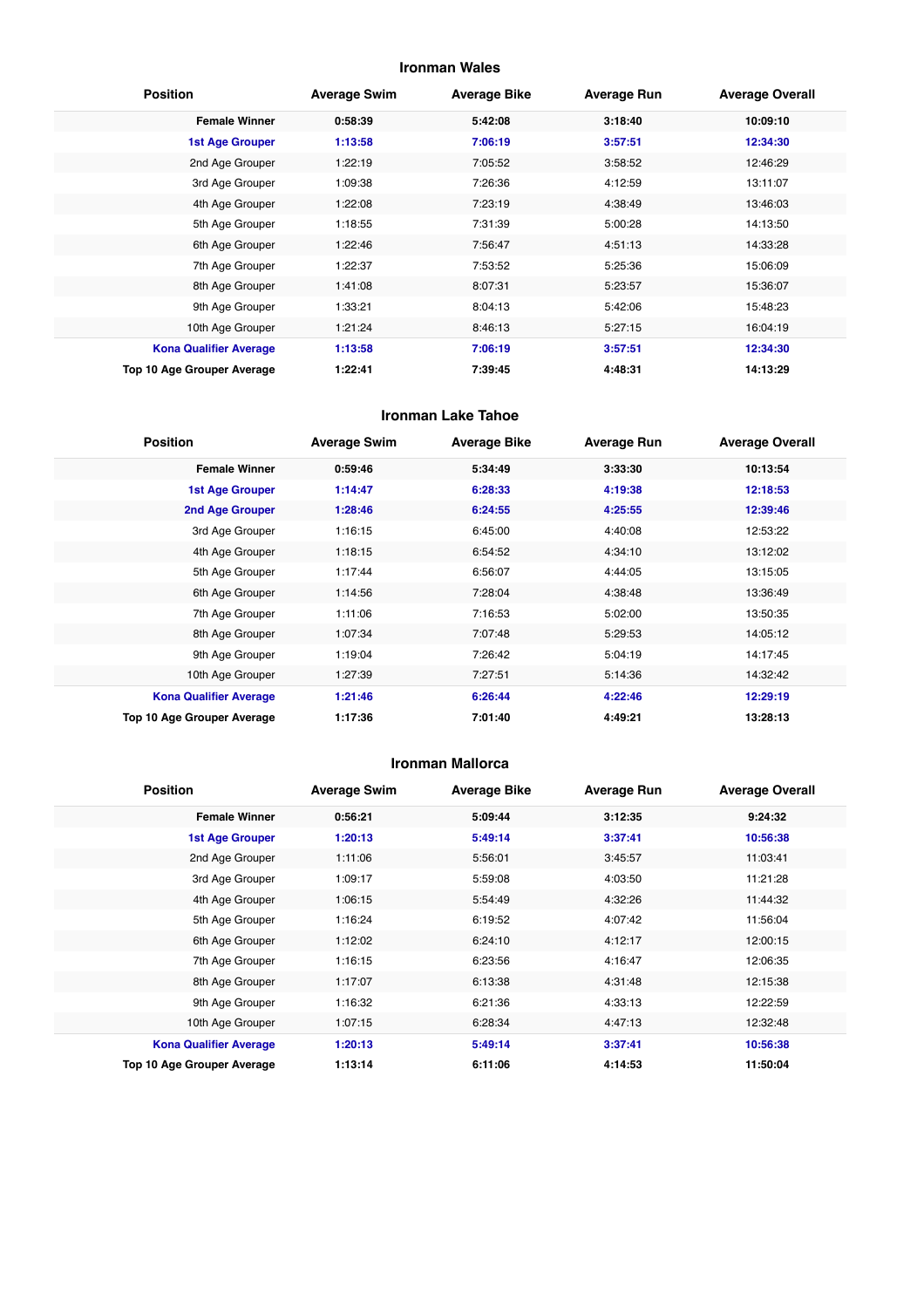#### **Ironman Chattanooga**

| <b>Position</b>               | <b>Average Swim</b> | <b>Average Bike</b> | <b>Average Run</b> | <b>Average Overall</b> |
|-------------------------------|---------------------|---------------------|--------------------|------------------------|
| <b>Female Winner</b>          | 0:44:53             | 4:55:39             | 3:10:10            | 8:55:27                |
| <b>1st Age Grouper</b>        | 0:56:43             | 5:42:33             | 3:55:57            | 10:44:06               |
| 2nd Age Grouper               | 0:58:03             | 6:03:28             | 4:02:10            | 11:14:13               |
| 3rd Age Grouper               | 0:56:38             | 5:46:30             | 4:27:28            | 11:20:29               |
| 4th Age Grouper               | 0:59:57             | 5:43:47             | 4:29:23            | 11:23:12               |
| 5th Age Grouper               | 1:03:08             | 5:57:46             | 4:14:26            | 11:27:37               |
| 6th Age Grouper               | 0:59:18             | 5:57:44             | 4:21:56            | 11:30:09               |
| 7th Age Grouper               | 0:59:26             | 6:01:47             | 4:26:07            | 11:40:18               |
| 8th Age Grouper               | 0:59:32             | 5:55:25             | 4:35:45            | 11:42:18               |
| 9th Age Grouper               | 0:59:32             | 6:06:59             | 4:35:47            | 11:52:29               |
| 10th Age Grouper              | 1:03:00             | 6:09:05             | 4:26:57            | 11:54:29               |
| <b>Kona Qualifier Average</b> | 0:57:23             | 5:53:00             | 3:59:03            | 10:59:09               |
| Top 10 Age Grouper Average    | 0:59:31             | 5:56:30             | 4:21:35            | 11:28:56               |

#### **Ironman Barcelona**

| <b>Position</b>               | <b>Average Swim</b> | <b>Average Bike</b> | <b>Average Run</b> | <b>Average Overall</b> |
|-------------------------------|---------------------|---------------------|--------------------|------------------------|
| <b>Female Winner</b>          | 1:00:19             | 4:41:29             | 3:03:25            | 8:48:02                |
| <b>1st Age Grouper</b>        | 1:11:57             | 5:24:15             | 4:14:35            | 10:56:05               |
| 2nd Age Grouper               | 1:19:42             | 5:38:26             | 4:23:45            | 11:29:58               |
| 3rd Age Grouper               | 1:15:58             | 5:48:32             | 4:24:19            | 11:36:30               |
| 4th Age Grouper               | 1:09:21             | 5:41:33             | 4:40:01            | 11:38:34               |
| 5th Age Grouper               | 1:16:49             | 5:50:03             | 4:41:25            | 11:56:07               |
| 6th Age Grouper               | 1:20:15             | 5:39:26             | 4:52:27            | 12:02:57               |
| 7th Age Grouper               | 1:19:18             | 6:18:25             | 4:49:10            | 12:35:29               |
| 8th Age Grouper               | 1:35:57             | 6:14:04             | 5:21:13            | 13:22:24               |
| 9th Age Grouper               | 1:42:24             | 6:33:39             | 5:15:17            | 13:38:23               |
| 10th Age Grouper              | 1:15:05             | 5:35:05             | 5:39:17            | 12:38:30               |
| <b>Kona Qualifier Average</b> | 1:11:57             | 5:24:15             | 4:14:35            | 10:56:05               |
| Top 10 Age Grouper Average    | 1:20:58             | 5:53:15             | 4:47:33            | 12:10:04               |

## **Ironman World Championship**

| <b>Position</b>               | <b>Average Swim</b> | <b>Average Bike</b> | <b>Average Run</b> | <b>Average Overall</b> |
|-------------------------------|---------------------|---------------------|--------------------|------------------------|
| <b>Female Winner</b>          | 0:57:25             | 5:01:56             | 2:59:45            | 9:03:53                |
| <b>1st Age Grouper</b>        | 1:10:21             | 5:42:53             | 3:46:34            | 10:47:45               |
| 2nd Age Grouper               | 1:12:44             | 5:49:06             | 3:55:14            | 11:05:36               |
| 3rd Age Grouper               | 1:11:25             | 6:00:06             | 3:57:01            | 11:17:10               |
| 4th Age Grouper               | 1:15:53             | 6:05:28             | 4:00:50            | 11:32:12               |
| 5th Age Grouper               | 1:15:25             | 6:07:53             | 4:08:42            | 11:40:52               |
| 6th Age Grouper               | 1:11:33             | 6:09:40             | 4:16:29            | 11:47:29               |
| 7th Age Grouper               | 1:17:12             | 6:16:23             | 4:08:13            | 11:53:21               |
| 8th Age Grouper               | 1:17:05             | 6:12:57             | 4:18:17            | 11:59:21               |
| 9th Age Grouper               | 1:20:36             | 6:13:16             | 4:18:51            | 12:04:02               |
| 10th Age Grouper              | 1:19:23             | 6:24:32             | 4:15:35            | 12:09:13               |
| <b>Kona Qualifier Average</b> | 1:10:21             | 5:42:53             | 3:46:34            | 10:47:45               |
| Top 10 Age Grouper Average    | 1:15:10             | 6:06:13             | 4:06:35            | 11:37:42               |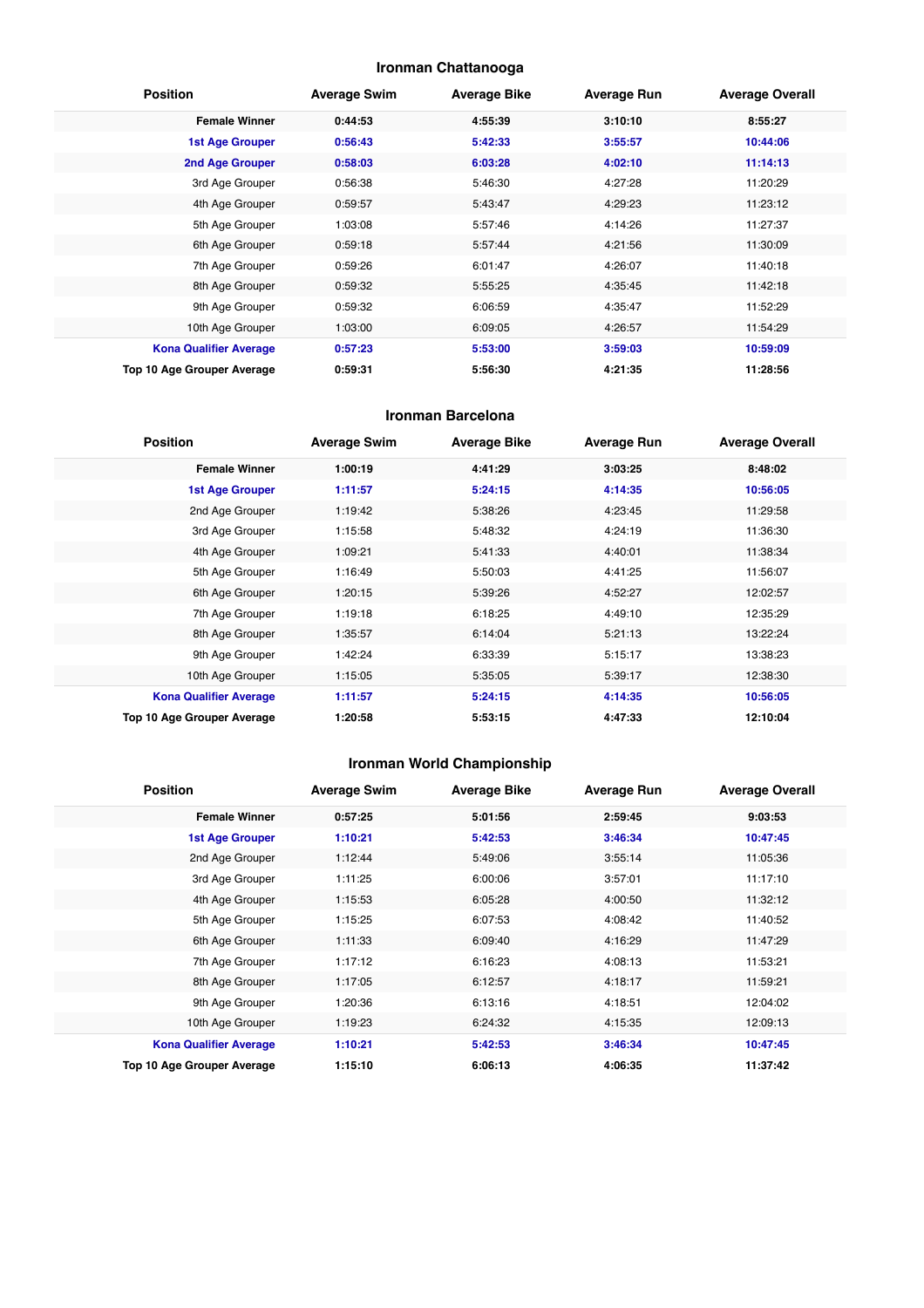#### **Ironman Louisville**

| <b>Position</b>               | <b>Average Swim</b> | <b>Average Bike</b> | <b>Average Run</b> | <b>Average Overall</b> |
|-------------------------------|---------------------|---------------------|--------------------|------------------------|
| <b>Female Winner</b>          | 0:53:32             | 5:16:29             | 3:19:50            | 9:36:15                |
| <b>1st Age Grouper</b>        | 1:16:17             | 5:51:55             | 4:19:44            | 11:37:18               |
| 2nd Age Grouper               | 1:13:05             | 6:11:32             | 4:21:48            | 11:58:56               |
| 3rd Age Grouper               | 1:21:15             | 6:16:51             | 4:31:45            | 12:23:25               |
| 4th Age Grouper               | 1:15:41             | 6:17:38             | 4:45:20            | 12:31:20               |
| 5th Age Grouper               | 1:14:35             | 6:20:56             | 4:48:50            | 12:38:37               |
| 6th Age Grouper               | 1:18:37             | 6:28:11             | 4:45:13            | 12:46:49               |
| 7th Age Grouper               | 1:18:34             | 6:28:19             | 4:56:18            | 12:57:46               |
| 8th Age Grouper               | 1:18:39             | 6:32:11             | 5:07:20            | 13:15:01               |
| 9th Age Grouper               | 1:24:05             | 6:39:29             | 5:13:22            | 13:31:13               |
| 10th Age Grouper              | 1:30:42             | 6:37:53             | 5:19:46            | 13:47:26               |
| <b>Kona Qualifier Average</b> | 1:14:41             | 6:01:43             | 4:20:46            | 11:48:07               |
| Top 10 Age Grouper Average    | 1:19:09             | 6:22:29             | 4:48:56            | 12:44:47               |

#### **Ironman Maryland**

| <b>Position</b>               | <b>Average Swim</b> | <b>Average Bike</b> | <b>Average Run</b> | <b>Average Overall</b> |
|-------------------------------|---------------------|---------------------|--------------------|------------------------|
| <b>Female Winner</b>          | 0:53:01             | 5:06:43             | 3:26:46            | 9:34:29                |
| <b>1st Age Grouper</b>        | 1:08:26             | 5:30:36             | 4:20:59            | 11:08:39               |
| 2nd Age Grouper               | 1:15:02             | 5:47:06             | 4:07:54            | 11:24:29               |
| 3rd Age Grouper               | 1:13:26             | 5:40:05             | 4:24:25            | 11:26:26               |
| 4th Age Grouper               | 1:12:48             | 5:55:56             | 4:22:27            | 11:54:07               |
| 5th Age Grouper               | 1:22:00             | 5:49:01             | 4:34:32            | 12:00:56               |
| 6th Age Grouper               | 0:59:55             | 5:58:06             | 4:49:00            | 12:03:33               |
| 7th Age Grouper               | 1:12:53             | 5:47:40             | 4:53:10            | 12:09:51               |
| 8th Age Grouper               | 1:09:21             | 6:01:05             | 4:50:14            | 12:19:47               |
| 9th Age Grouper               | 1:17:53             | 6:09:07             | 4:48:42            | 12:32:57               |
| 10th Age Grouper              | 1:23:33             | 6:22:11             | 4:33:34            | 12:42:40               |
| <b>Kona Qualifier Average</b> | 1:11:44             | 5:38:51             | 4:14:26            | 11:16:34               |
| Top 10 Age Grouper Average    | 1:13:32             | 5:54:05             | 4:34:29            | 11:58:20               |

#### **Ironman Los Cabos**

| <b>Position</b>               | <b>Average Swim</b> | <b>Average Bike</b> | <b>Average Run</b> | <b>Average Overall</b> |
|-------------------------------|---------------------|---------------------|--------------------|------------------------|
| <b>Female Winner</b>          | 0:53:11             | 5:06:17             | 6:23:48            | 9:26:08                |
| <b>1st Age Grouper</b>        | 1:15:17             | 5:51:57             | 3:48:50            | 11:02:38               |
| 2nd Age Grouper               | 1:10:43             | 6:06:42             | 3:52:09            | 11:16:01               |
| 3rd Age Grouper               | 1:18:14             | 6:13:44             | 3:59:19            | 11:40:27               |
| 4th Age Grouper               | 1:10:06             | 6:22:12             | 4:20:58            | 12:01:53               |
| 5th Age Grouper               | 1:12:35             | 6:02:11             | 4:38:19            | 12:03:22               |
| 6th Age Grouper               | 1:15:13             | 6:23:44             | 4:36:26            | 12:23:56               |
| 7th Age Grouper               | 1:15:46             | 6:12:06             | 4:50:08            | 12:29:04               |
| 8th Age Grouper               | 1:17:48             | 6:46:36             | 4:30:56            | 12:47:26               |
| 9th Age Grouper               | 1:15:32             | 6:32:18             | 4:59:45            | 12:58:06               |
| 10th Age Grouper              | 1:19:53             | 6:50:44             | 4:57:32            | 13:21:48               |
| <b>Kona Qualifier Average</b> | 1:15:17             | 5:51:57             | 3:48:50            | 11:02:38               |
| Top 10 Age Grouper Average    | 1:15:06             | 6:20:13             | 4:27:26            | 12:12:28               |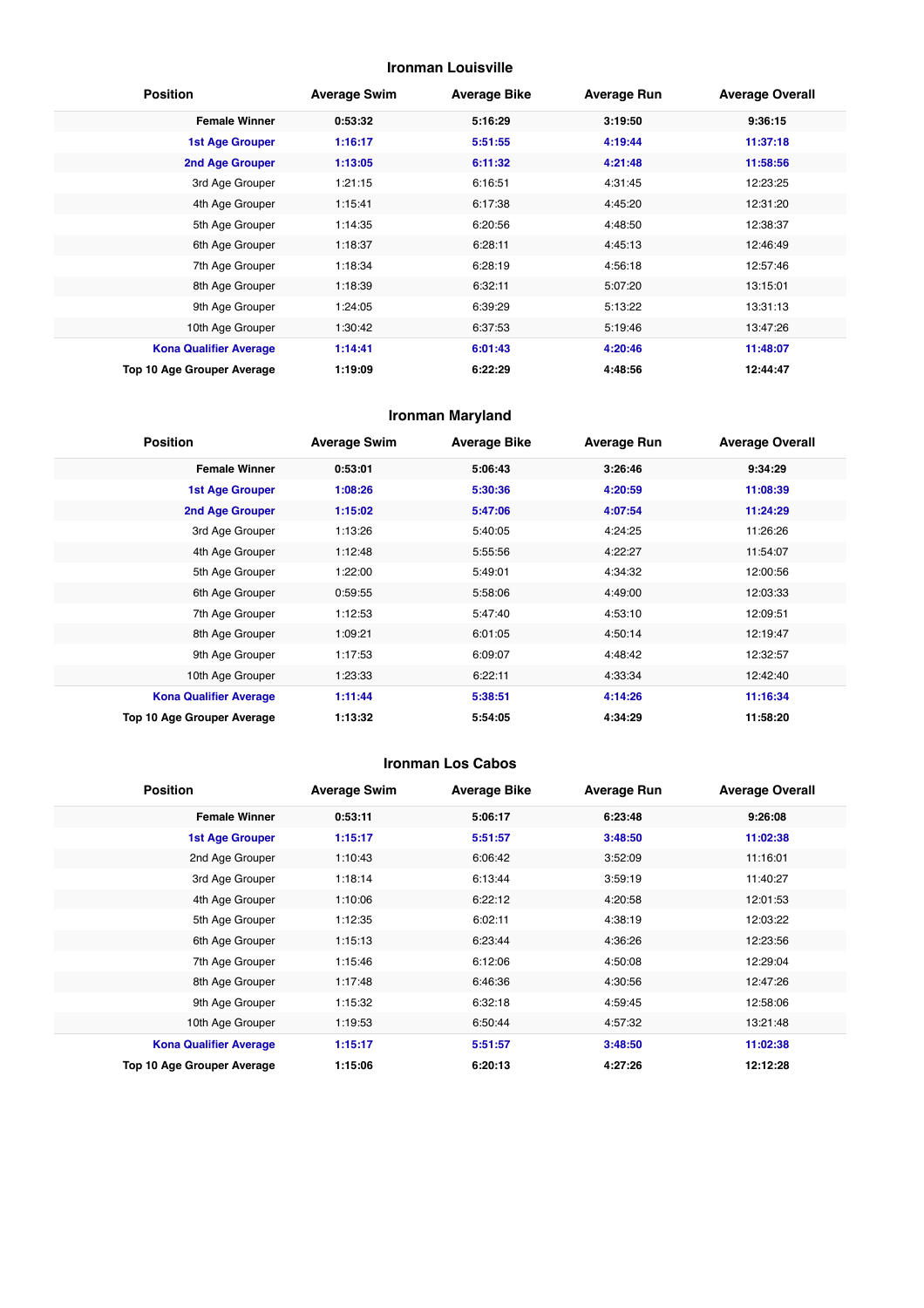#### **Ironman Florida**

| <b>Position</b>               | <b>Average Swim</b> | <b>Average Bike</b> | <b>Average Run</b> | <b>Average Overall</b> |
|-------------------------------|---------------------|---------------------|--------------------|------------------------|
| <b>Female Winner</b>          | 0:58:39             | 4:56:41             | 3:09:30            | 9:04:51                |
| <b>1st Age Grouper</b>        | 1:03:59             | 5:34:09             | 3:57:02            | 10:45:16               |
| <b>2nd Age Grouper</b>        | 1:04:28             | 5:37:52             | 4:09:50            | 11:03:45               |
| 3rd Age Grouper               | 1:03:19             | 5:40:59             | 4:22:20            | 11:17:12               |
| 4th Age Grouper               | 1:05:26             | 5:42:19             | 4:27:52            | 11:27:41               |
| 5th Age Grouper               | 1:10:44             | 5:49:04             | 4:27:34            | 11:40:21               |
| 6th Age Grouper               | 1:11:24             | 6:03:10             | 4:23:33            | 11:51:50               |
| 7th Age Grouper               | 1:11:36             | 5:57:04             | 4:39:01            | 12:01:19               |
| 8th Age Grouper               | 1:10:12             | 6:06:28             | 4:40:42            | 12:11:24               |
| 9th Age Grouper               | 1:11:26             | 6:12:33             | 4:49:20            | 12:27:17               |
| 10th Age Grouper              | 1:11:21             | 6:13:31             | 4:54:12            | 12:34:09               |
| <b>Kona Qualifier Average</b> | 1:04:13             | 5:36:01             | 4:03:26            | 10:54:30               |
| Top 10 Age Grouper Average    | 1:08:23             | 5:53:43             | 4:29:09            | 11:44:01               |

#### **Ironman Fortaleza**

| <b>Position</b>               | <b>Average Swim</b> | <b>Average Bike</b> | <b>Average Run</b> | <b>Average Overall</b> |
|-------------------------------|---------------------|---------------------|--------------------|------------------------|
| <b>Female Winner</b>          | 0:51:52             | 4:57:46             | 3:15:59            | 9:09:20                |
| <b>1st Age Grouper</b>        | 1:24:14             | 5:49:23             | 5:14:20            | 12:34:44               |
| 2nd Age Grouper               | 1:17:32             | 6:11:30             | 5:08:44            | 12:51:32               |
| 3rd Age Grouper               | 2:11:14             | 7:08:00             | 6:16:02            | 15:49:21               |
| 4th Age Grouper               | 1:56:46             | 7:54:05             | 5:49:15            | 15:59:49               |
| <b>Kona Qualifier Average</b> | 1:24:14             | 5:49:23             | 5:14:20            | 12:34:44               |
| Top 10 Age Grouper Average    | 1:42:26             | 6:45:44             | 5:37:05            | 14:18:51               |

#### **Ironman Malaysia**

| <b>Position</b>               | <b>Average Swim</b> | <b>Average Bike</b> | <b>Average Run</b> | <b>Average Overall</b> |
|-------------------------------|---------------------|---------------------|--------------------|------------------------|
| <b>Female Winner</b>          | 0:59:11             | 4:58:44             | 3:23:11            | 9:26:38                |
| <b>1st Age Grouper</b>        | 1:11:47             | 6:25:30             | 4:14:51            | 12:02:27               |
| 2nd Age Grouper               | 1:27:06             | 6:41:15             | 4:00:09            | 12:19:38               |
| 3rd Age Grouper               | 1:23:09             | 6:26:24             | 4:40:19            | 12:44:53               |
| 4th Age Grouper               | 1:23:00             | 7:43:23             | 5:51:59            | 15:20:22               |
| 5th Age Grouper               | 1:41:51             | 7:51:14             | 6:36:50            | 16:33:21               |
| 6th Age Grouper               | 1:50:29             | 8:06:23             | 6:28:46            | 16:49:20               |
| <b>Kona Qualifier Average</b> | 1:11:47             | 6:25:30             | 4:14:51            | 12:02:27               |
| Top 10 Age Grouper Average    | 1:29:33             | 7:12:21             | 5:18:49            | 14:18:20               |

#### **Ironman Arizona**

| <b>Position</b>               | <b>Average Swim</b> | <b>Average Bike</b> | <b>Average Run</b> | <b>Average Overall</b> |
|-------------------------------|---------------------|---------------------|--------------------|------------------------|
| <b>Female Winner</b>          | 0:57:13             | 5:00:14             | 3:08:59            | 9:11:01                |
| <b>1st Age Grouper</b>        | 1:12:34             | 5:51:53             | 4:10:55            | 11:26:18               |
| 2nd Age Grouper               | 1:13:20             | 5:47:41             | 4:20:13            | 11:31:22               |
| 3rd Age Grouper               | 1:15:21             | 5:57:04             | 4:22:08            | 11:45:24               |
| 4th Age Grouper               | 1:19:29             | 6:14:04             | 4:42:44            | 12:27:47               |
| 5th Age Grouper               | 1:14:44             | 5:57:59             | 4:54:33            | 12:19:11               |
| 6th Age Grouper               | 1:24:57             | 6:19:34             | 4:53:54            | 12:52:39               |
| 7th Age Grouper               | 1:31:55             | 6:24:04             | 4:48:45            | 12:58:29               |
| 8th Age Grouper               | 1:17:53             | 6:08:04             | 5:09:16            | 12:47:58               |
| 9th Age Grouper               | 1:19:00             | 6:25:08             | 5:00:53            | 12:58:35               |
| 10th Age Grouper              | 1:24:05             | 6:27:56             | 4:58:56            | 13:07:16               |
| <b>Kona Qualifier Average</b> | 1:13:18             | 5:50:45             | 4:16:56            | 11:31:33               |
| Top 10 Age Grouper Average    | 1:19:47             | 6:12:07             | 4:46:39            | 12:31:31               |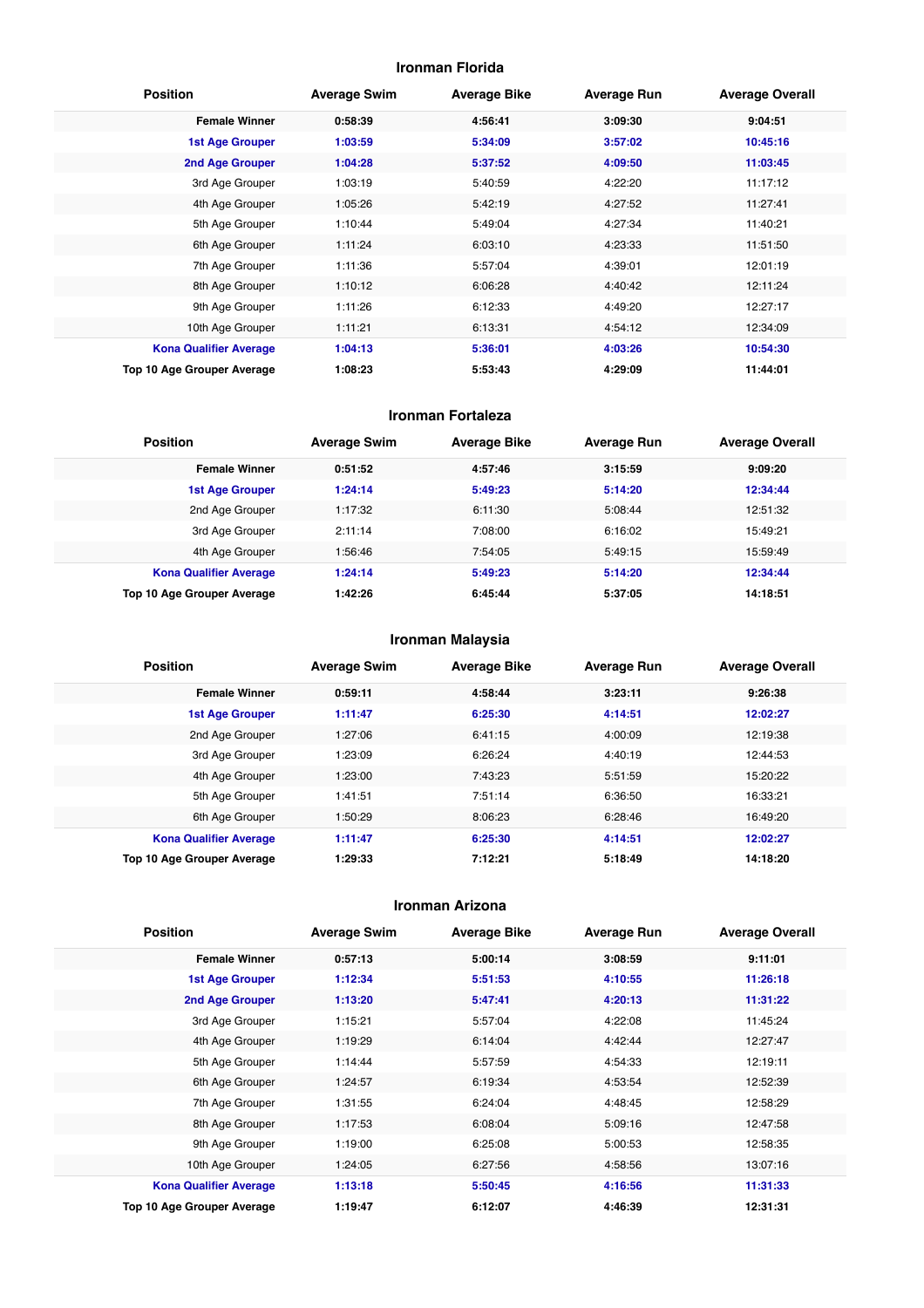#### **Ironman Cozumel**

| <b>Position</b>               | <b>Average Swim</b> | <b>Average Bike</b> | <b>Average Run</b> | <b>Average Overall</b> |
|-------------------------------|---------------------|---------------------|--------------------|------------------------|
| <b>Female Winner</b>          | 0:49:18             | 5:00:51             | 3:11:56            | 9:08:24                |
| <b>1st Age Grouper</b>        | 1:04:47             | 5:57:08             | 3:23:38            | 10:48:44               |
| 2nd Age Grouper               | 1:05:28             | 5:59:46             | 4:20:10            | 11:34:58               |
| 3rd Age Grouper               | 1:12:15             | 6:19:23             | 4:33:02            | 12:04:30               |
| 4th Age Grouper               | 1:09:22             | 6:15:43             | 4:38:15            | 12:14:50               |
| 5th Age Grouper               | 1:15:47             | 6:27:16             | 4:37:16            | 12:29:53               |
| 6th Age Grouper               | 1:13:31             | 6:35:59             | 5:00:55            | 12:55:27               |
| 7th Age Grouper               | 1:14:53             | 6:29:37             | 4:52:45            | 13:00:13               |
| 8th Age Grouper               | 1:18:55             | 6:45:24             | 4:49:30            | 13:07:33               |
| 9th Age Grouper               | 1:09:02             | 6:40:32             | 5:13:27            | 13:17:01               |
| 10th Age Grouper              | 1:15:14             | 6:48:57             | 5:12:10            | 13:30:35               |
| <b>Kona Qualifier Average</b> | 1:04:47             | 5:57:08             | 3:23:38            | 10:48:44               |
| Top 10 Age Grouper Average    | 1:11:55             | 6:25:58             | 4:40:07            | 12:30:22               |

#### **Ironman Western Australia**

| <b>Position</b>               | <b>Average Swim</b> | <b>Average Bike</b> | <b>Average Run</b> | <b>Average Overall</b> |
|-------------------------------|---------------------|---------------------|--------------------|------------------------|
| <b>Female Winner</b>          | 0:55:48             | 4:59:23             | 3:12:57            | 9:10:38                |
| <b>1st Age Grouper</b>        | 1:09:26             | 5:51:27             | 4:10:24            | 11:16:12               |
| 2nd Age Grouper               | 1:14:34             | 6:00:10             | 4:20:07            | 11:39:36               |
| 3rd Age Grouper               | 1:17:59             | 6:03:11             | 4:37:59            | 12:04:20               |
| 4th Age Grouper               | 1:18:21             | 6:14:42             | 4:46:17            | 12:26:34               |
| 5th Age Grouper               | 1:20:17             | 6:24:29             | 4:55:49            | 12:46:44               |
| 6th Age Grouper               | 1:25:13             | 6:33:13             | 5:02:16            | 13:09:02               |
| 7th Age Grouper               | 1:10:27             | 6:23:56             | 5:43:21            | 13:32:25               |
| 8th Age Grouper               | 1:23:38             | 6:59:32             | 5:17:14            | 13:47:42               |
| 9th Age Grouper               | 1:23:23             | 6:47:28             | 5:26:58            | 13:45:18               |
| 10th Age Grouper              | 1:24:09             | 6:41:33             | 5:16:09            | 13:34:00               |
| <b>Kona Qualifier Average</b> | 1:09:26             | 5:51:27             | 4:10:24            | 11:16:12               |
| Top 10 Age Grouper Average    | 1:18:27             | 6:22:40             | 4:56:22            | 12:45:12               |

#### **Ironman New Zealand**

| <b>Position</b>               | <b>Average Swim</b> | <b>Average Bike</b> | <b>Average Run</b> | <b>Average Overall</b> |
|-------------------------------|---------------------|---------------------|--------------------|------------------------|
| <b>Female Winner</b>          | 0:50:18             | 5:09:42             | 3:13:07            | 9:18:08                |
| <b>1st Age Grouper</b>        | 1:08:29             | 6:03:25             | 4:21:01            | 11:42:40               |
| 2nd Age Grouper               | 1:13:46             | 6:25:44             | 4:24:15            | 12:15:18               |
| 3rd Age Grouper               | 1:13:39             | 6:37:47             | 4:38:07            | 12:41:28               |
| 4th Age Grouper               | 1:16:44             | 6:36:55             | 4:46:39            | 12:55:16               |
| 5th Age Grouper               | 1:20:53             | 6:56:59             | 4:57:25            | 13:22:17               |
| 6th Age Grouper               | 1:15:15             | 7:01:52             | 4:59:22            | 13:31:06               |
| 7th Age Grouper               | 1:20:40             | 7:01:04             | 5:07:42            | 13:44:25               |
| 8th Age Grouper               | 1:15:07             | 6:59:49             | 5:19:09            | 13:49:09               |
| 9th Age Grouper               | 1:16:03             | 7:05:49             | 5:29:12            | 14:06:31               |
| 10th Age Grouper              | 1:18:43             | 7:04:53             | 5:22:33            | 14:05:07               |
| <b>Kona Qualifier Average</b> | 1:08:29             | 6:03:25             | 4:21:01            | 11:42:40               |
| Top 10 Age Grouper Average    | 1:15:53             | 6:46:48             | 4:55:32            | 13:11:31               |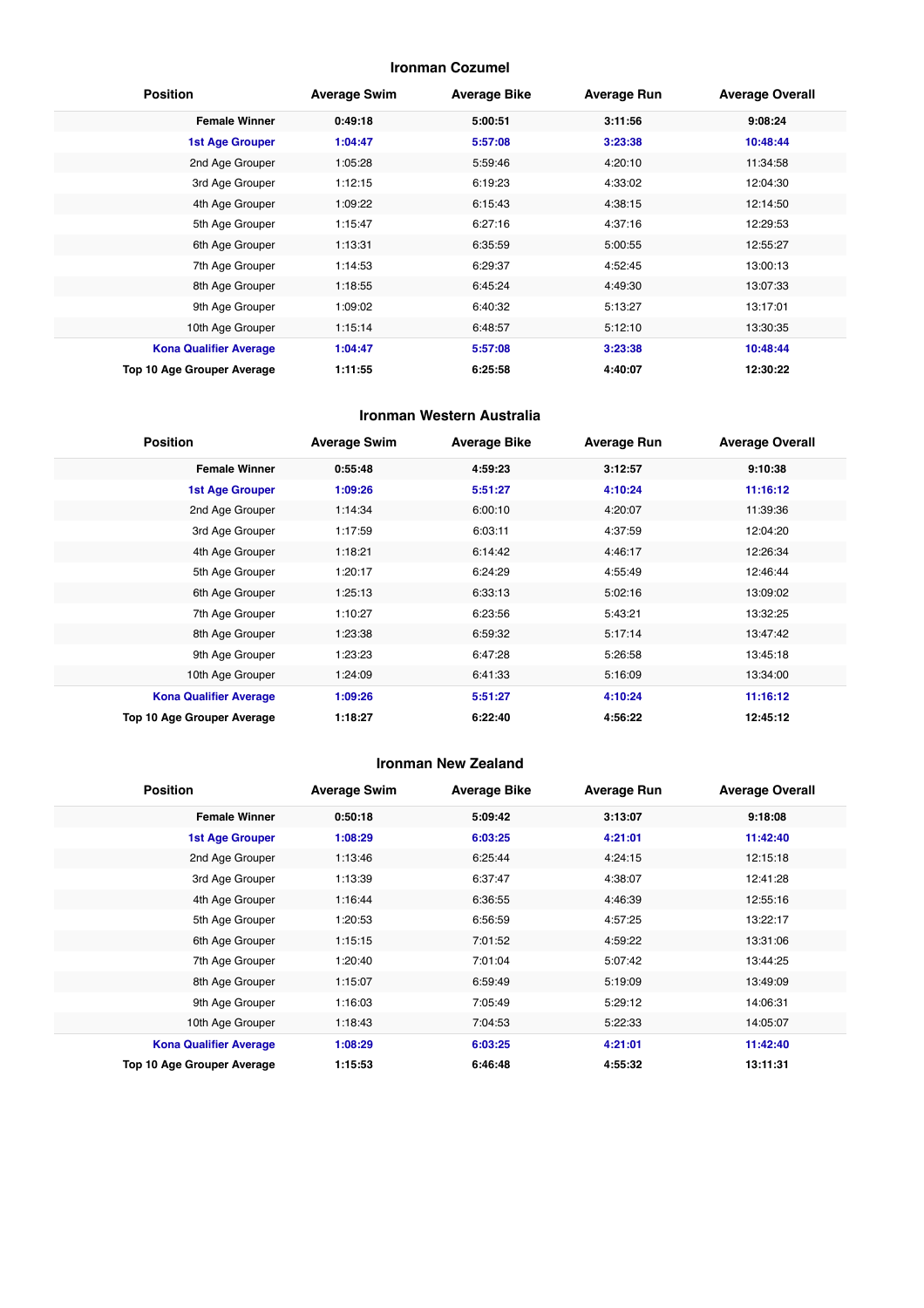#### **Ironman Melbourne**

| <b>Position</b>               | <b>Average Swim</b> | <b>Average Bike</b> | <b>Average Run</b> | <b>Average Overall</b> |
|-------------------------------|---------------------|---------------------|--------------------|------------------------|
| <b>Female Winner</b>          | 0:53:25             | 4:46:42             | 3:04:12            | 8:48:33                |
| <b>1st Age Grouper</b>        | 1:06:08             | 5:33:38             | 4:13:25            | 11:02:40               |
| <b>2nd Age Grouper</b>        | 1:15:04             | 5:40:41             | 4:06:23            | 11:09:57               |
| 3rd Age Grouper               | 1:10:27             | 5:42:02             | 4:25:21            | 11:27:25               |
| 4th Age Grouper               | 1:13:47             | 5:55:21             | 4:27:10            | 11:47:47               |
| 5th Age Grouper               | 1:14:55             | 6:01:15             | 4:31:58            | 11:57:02               |
| 6th Age Grouper               | 1:11:02             | 5:57:46             | 4:45:52            | 12:04:13               |
| 7th Age Grouper               | 1:22:24             | 6:12:39             | 4:26:34            | 12:13:22               |
| 8th Age Grouper               | 1:19:51             | 6:25:47             | 4:34:21            | 12:32:20               |
| 9th Age Grouper               | 1:19:48             | 6:09:11             | 5:09:45            | 12:49:25               |
| 10th Age Grouper              | 1:20:45             | 6:00:10             | 5:24:55            | 12:55:36               |
| <b>Kona Qualifier Average</b> | 1:10:36             | 5:37:10             | 4:09:54            | 11:06:19               |
| Top 10 Age Grouper Average    | 1:15:25             | 5:57:51             | 4:36:34            | 11:59:59               |

#### **Ironman South Africa**

| <b>Position</b>               | <b>Average Swim</b> | <b>Average Bike</b> | <b>Average Run</b> | <b>Average Overall</b> |
|-------------------------------|---------------------|---------------------|--------------------|------------------------|
| <b>Female Winner</b>          | 0:59:05             | 5:05:20             | 3:10:03            | 9:19:21                |
| <b>1st Age Grouper</b>        | 1:17:06             | 6:16:49             | 4:18:27            | 12:02:56               |
| 2nd Age Grouper               | 1:22:38             | 6:39:48             | 4:29:09            | 12:45:20               |
| 3rd Age Grouper               | 1:23:08             | 6:43:21             | 4:42:56            | 13:06:13               |
| 4th Age Grouper               | 1:27:22             | 6:46:06             | 5:02:18            | 13:31:54               |
| 5th Age Grouper               | 1:33:30             | 7:06:39             | 5:05:41            | 14:04:03               |
| 6th Age Grouper               | 1:28:19             | 7:12:14             | 4:50:55            | 13:48:10               |
| 7th Age Grouper               | 1:28:22             | 7:01:33             | 5:18:38            | 14:05:14               |
| 8th Age Grouper               | 1:24:07             | 7:13:58             | 5:20:12            | 14:16:47               |
| 9th Age Grouper               | 1:27:57             | 7:26:58             | 5:16:53            | 14:32:17               |
| 10th Age Grouper              | 1:37:20             | 7:20:22             | 5:18:48            | 14:35:13               |
| <b>Kona Qualifier Average</b> | 1:19:52             | 6:28:18             | 4:23:48            | 12:24:08               |
| Top 10 Age Grouper Average    | 1:26:34             | 6:56:27             | 4:56:17            | 13:35:44               |

#### **Ironman Australia**

| <b>Position</b>               | <b>Average Swim</b> | <b>Average Bike</b> | <b>Average Run</b> | <b>Average Overall</b> |
|-------------------------------|---------------------|---------------------|--------------------|------------------------|
| <b>Female Winner</b>          | 0:52:16             | 5:14:54             | 3:11:41            | 9:21:37                |
| <b>1st Age Grouper</b>        | 1:06:59             | 6:17:43             | 4:03:19            | 11:33:25               |
| 2nd Age Grouper               | 1:11:14             | 5:43:44             | 5:04:18            | 11:59:56               |
| 3rd Age Grouper               | 1:12:44             | 6:31:22             | 4:30:47            | 12:21:51               |
| 4th Age Grouper               | 1:12:29             | 6:39:43             | 4:44:47            | 12:44:04               |
| 5th Age Grouper               | 1:18:05             | 6:49:43             | 4:52:03            | 13:06:42               |
| 6th Age Grouper               | 1:17:03             | 7:02:27             | 4:59:53            | 13:27:05               |
| 7th Age Grouper               | 1:20:19             | 6:59:02             | 5:10:58            | 13:39:31               |
| 8th Age Grouper               | 1:22:06             | 7:08:29             | 5:19:31            | 13:59:27               |
| 9th Age Grouper               | 1:21:48             | 6:43:11             | 6:05:32            | 14:12:55               |
| 10th Age Grouper              | 1:21:48             | 7:23:43             | 5:33:28            | 14:31:27               |
| <b>Kona Qualifier Average</b> | 1:06:59             | 6:17:43             | 4:03:19            | 11:33:25               |
| Top 10 Age Grouper Average    | 1:16:27             | 6:43:55             | 5:02:28            | 13:09:38               |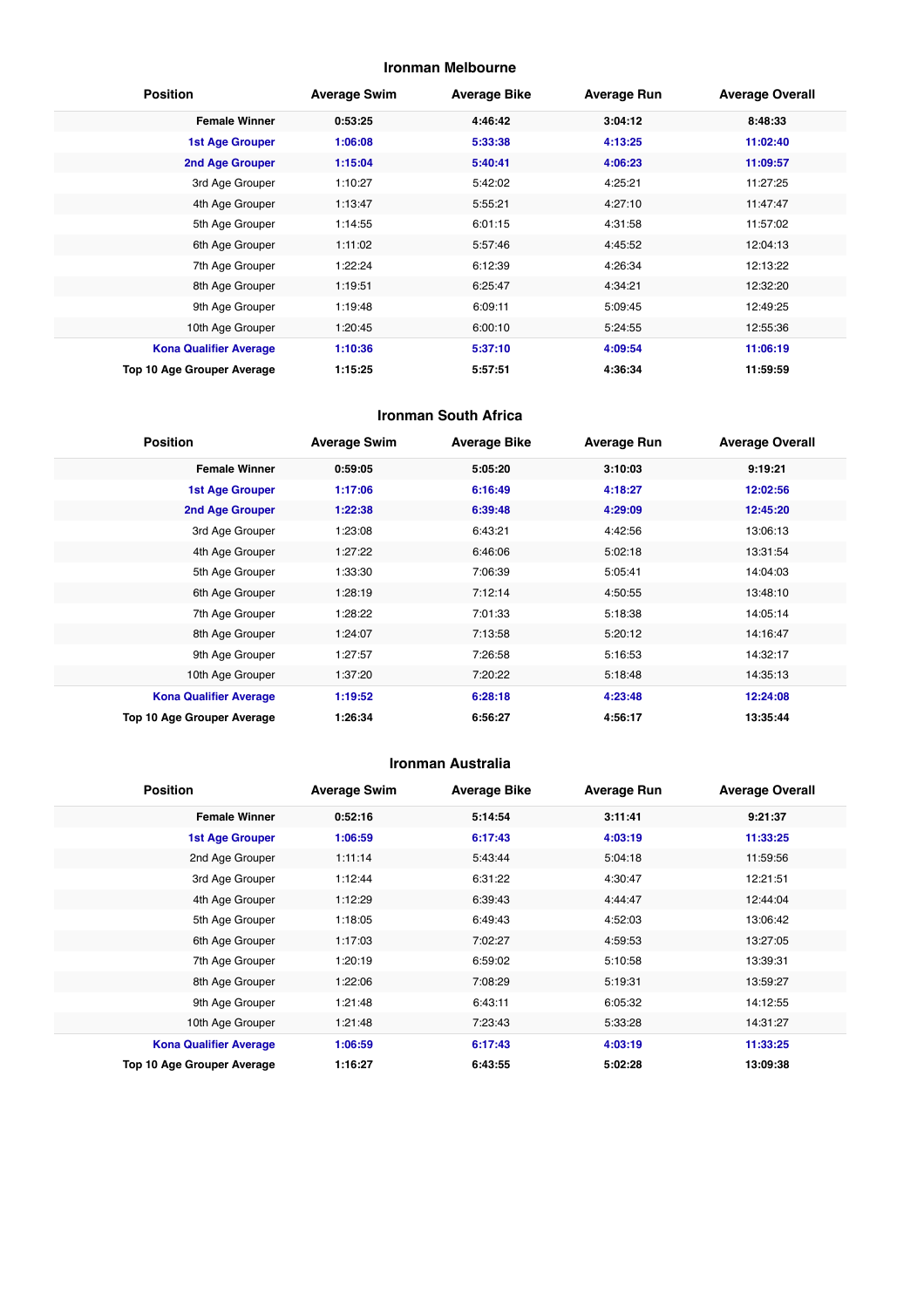#### **Ironman Texas**

| <b>Position</b>               | <b>Average Swim</b> | <b>Average Bike</b> | <b>Average Run</b> | <b>Average Overall</b> |
|-------------------------------|---------------------|---------------------|--------------------|------------------------|
| <b>Female Winner</b>          | 0:54:44             | 5:01:01             | 3:05:21            | 8:54:24                |
| <b>1st Age Grouper</b>        | 1:17:10             | 5:33:17             | 4:08:59            | 11:08:31               |
| 2nd Age Grouper               | 1:17:38             | 5:55:27             | 4:20:17            | 11:43:17               |
| 3rd Age Grouper               | 1:25:18             | 5:50:57             | 4:37:21            | 12:05:29               |
| 4th Age Grouper               | 1:17:14             | 6:07:21             | 4:44:35            | 12:21:14               |
| 5th Age Grouper               | 1:20:31             | 6:06:40             | 4:47:44            | 12:27:51               |
| 6th Age Grouper               | 1:21:58             | 6:02:26             | 4:57:30            | 12:36:22               |
| 7th Age Grouper               | 1:31:25             | 6:10:38             | 4:50:11            | 12:47:00               |
| 8th Age Grouper               | 1:27:39             | 6:11:48             | 4:55:33            | 12:56:56               |
| 9th Age Grouper               | 1:33:42             | 6:18:55             | 4:59:29            | 13:05:11               |
| 10th Age Grouper              | 1:34:05             | 6:26:03             | 4:55:52            | 13:10:26               |
| <b>Kona Qualifier Average</b> | 1:17:24             | 5:44:22             | 4:14:38            | 11:25:54               |
| Top 10 Age Grouper Average    | 1:24:40             | 6:04:21             | 4:43:45            | 12:26:14               |

#### **Ironman Lanzarote**

| <b>Position</b>               | <b>Average Swim</b> | <b>Average Bike</b> | <b>Average Run</b> | <b>Average Overall</b> |
|-------------------------------|---------------------|---------------------|--------------------|------------------------|
| <b>Female Winner</b>          | 0:55:38             | 5:39:59             | 3:09:28            | 9:52:17                |
| <b>1st Age Grouper</b>        | 1:07:58             | 6:39:32             | 3:33:33            | 11:52:59               |
| 2nd Age Grouper               | 1:13:37             | 7:03:07             | 4:25:35            | 12:57:29               |
| 3rd Age Grouper               | 1:14:37             | 7:08:50             | 4:35:48            | 13:15:02               |
| 4th Age Grouper               | 1:20:20             | 7:33:53             | 4:34:33            | 13:45:39               |
| 5th Age Grouper               | 1:22:59             | 7:29:19             | 4:51:45            | 14:03:10               |
| 6th Age Grouper               | 1:22:10             | 7:43:12             | 4:42:10            | 14:07:32               |
| 7th Age Grouper               | 1:17:20             | 7:33:41             | 5:14:03            | 14:27:28               |
| 8th Age Grouper               | 1:24:29             | 7:52:30             | 5:18:42            | 14:57:14               |
| 9th Age Grouper               | 1:22:54             | 8:09:23             | 5:17:57            | 15:14:27               |
| 10th Age Grouper              | 1:25:24             | 8:02:53             | 5:35:29            | 15:28:21               |
| <b>Kona Qualifier Average</b> | 1:07:58             | 6:39:32             | 3:33:33            | 11:52:59               |
| Top 10 Age Grouper Average    | 1:18:29             | 7:27:33             | 4:44:06            | 13:51:02               |

#### **Ironman Brazil**

| <b>Position</b>               | <b>Average Swim</b> | <b>Average Bike</b> | <b>Average Run</b> | <b>Average Overall</b> |
|-------------------------------|---------------------|---------------------|--------------------|------------------------|
| <b>Female Winner</b>          | 0:56:08             | 4:58:02             | 3:59:39            | 9:34:30                |
| <b>1st Age Grouper</b>        | 1:10:16             | 5:12:30             | 3:48:56            | 11:34:42               |
| 2nd Age Grouper               | 1:17:50             | 5:30:56             | 4:07:09            | 12:19:36               |
| 3rd Age Grouper               | 1:25:08             | 5:46:12             | 4:19:36            | 12:59:09               |
| 4th Age Grouper               | 1:28:17             | 5:50:42             | 4:25:47            | 13:24:17               |
| 5th Age Grouper               | 1:13:42             | 5:04:42             | 4:31:02            | 14:00:16               |
| 6th Age Grouper               | 1:31:30             | 6:17:49             | 4:58:34            | 14:48:06               |
| 7th Age Grouper               | 1:34:10             | 5:59:59             | 6:26:14            | 15:01:14               |
| 8th Age Grouper               | 1:42:17             | 6:03:47             | 4:59:10            | 15:47:54               |
| 9th Age Grouper               | 1:26:07             | 3:54:55             | 2:33:30            | 15:15:02               |
| 10th Age Grouper              | 1:17:32             | 7:12:00             | 6:29:42            | 15:22:56               |
| <b>Kona Qualifier Average</b> | 1:10:16             | 5:12:30             | 3:48:56            | 11:34:42               |
| Top 10 Age Grouper Average    | 1:23:32             | 5:38:44             | 4:31:01            | 13:31:45               |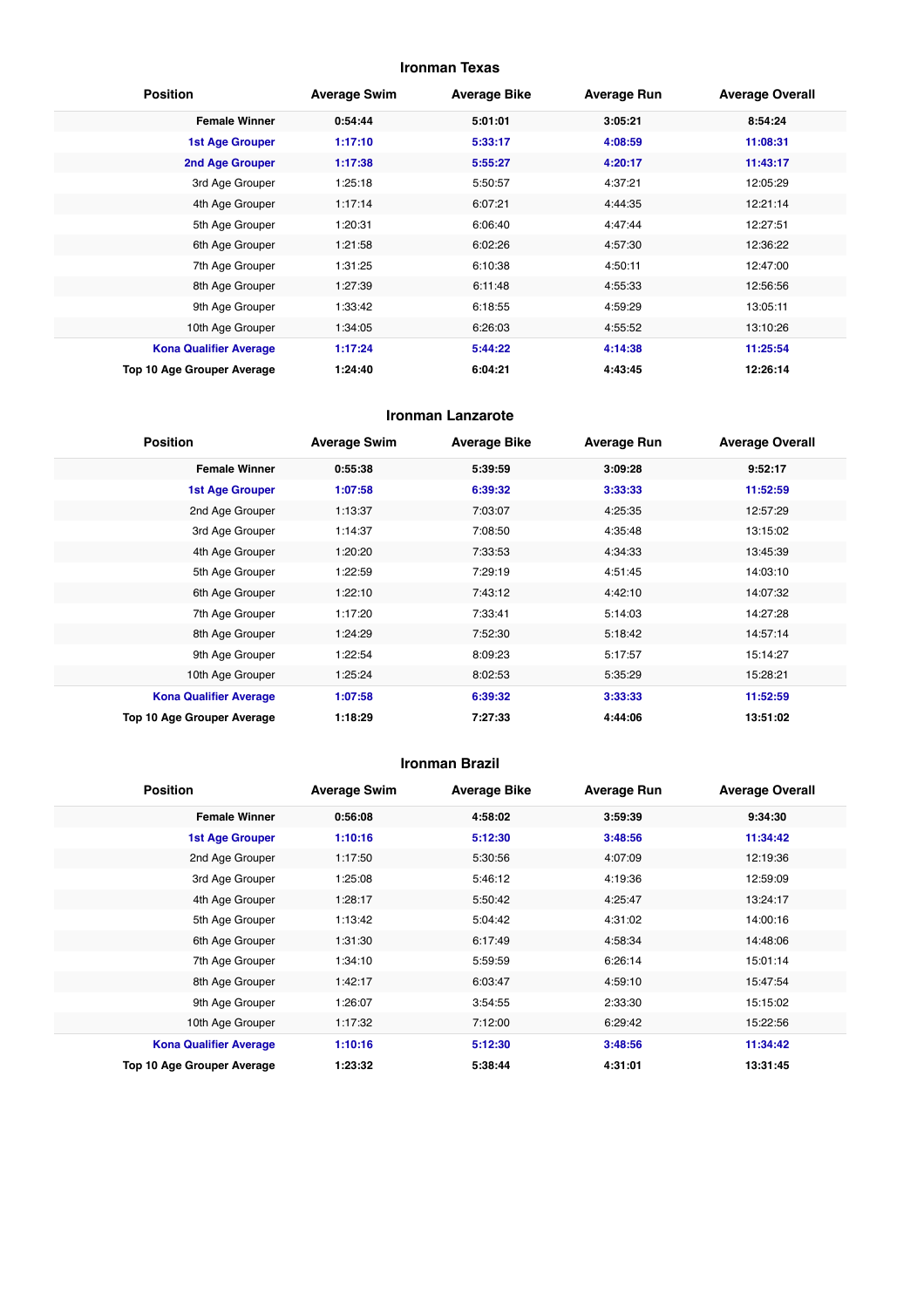#### **Ironman France**

| <b>Position</b>               | <b>Average Swim</b> | <b>Average Bike</b> | <b>Average Run</b> | <b>Average Overall</b> |
|-------------------------------|---------------------|---------------------|--------------------|------------------------|
| <b>Female Winner</b>          | 0:57:30             | 5:23:21             | 3:07:26            | 9:34:29                |
| <b>1st Age Grouper</b>        | 1:03:10             | 6:23:24             | 4:18:55            | 12:06:12               |
| 2nd Age Grouper               | 1:15:38             | 6:44:16             | 4:26:07            | 12:41:17               |
| 3rd Age Grouper               | 1:08:13             | 6:59:38             | 4:44:04            | 13:18:05               |
| 4th Age Grouper               | 1:06:15             | 6:59:12             | 4:42:02            | 13:12:48               |
| 5th Age Grouper               | 1:18:31             | 7:03:56             | 4:52:48            | 13:35:05               |
| 6th Age Grouper               | 1:10:50             | 6:59:49             | 4:54:58            | 13:36:16               |
| 7th Age Grouper               | 1:24:06             | 7:06:35             | 4:58:02            | 13:47:11               |
| 8th Age Grouper               | 1:09:26             | 7:16:41             | 5:00:59            | 14:01:56               |
| 9th Age Grouper               | 1:13:52             | 7:40:44             | 5:04:01            | 14:32:12               |
| 10th Age Grouper              | 1:29:41             | 7:30:41             | 5:26:23            | 14:51:17               |
| <b>Kona Qualifier Average</b> | 1:03:10             | 6:23:24             | 4:18:55            | 12:06:12               |
| Top 10 Age Grouper Average    | 1:12:53             | 6:59:52             | 4:46:32            | 13:23:21               |

#### **Ironman Cairns**

| <b>Position</b>               | <b>Average Swim</b> | <b>Average Bike</b> | <b>Average Run</b> | <b>Average Overall</b> |
|-------------------------------|---------------------|---------------------|--------------------|------------------------|
| <b>Female Winner</b>          | 0:53:21             | 5:09:07             | 3:10:14            | 9:17:24                |
| <b>1st Age Grouper</b>        | 1:14:19             | 5:56:55             | 4:15:34            | 11:37:46               |
| 2nd Age Grouper               | 1:20:22             | 6:08:44             | 4:21:03            | 12:00:48               |
| 3rd Age Grouper               | 1:18:48             | 6:10:39             | 4:27:13            | 12:09:09               |
| 4th Age Grouper               | 1:15:21             | 6:15:24             | 4:37:45            | 12:21:04               |
| 5th Age Grouper               | 1:15:48             | 6:14:52             | 4:52:05            | 12:35:10               |
| 6th Age Grouper               | 1:21:50             | 6:19:37             | 4:59:58            | 12:54:55               |
| 7th Age Grouper               | 1:20:28             | 6:31:28             | 5:15:17            | 13:21:54               |
| 8th Age Grouper               | 1:29:04             | 6:57:00             | 4:54:02            | 13:37:29               |
| 9th Age Grouper               | 1:22:47             | 7:03:11             | 5:03:03            | 13:50:09               |
| 10th Age Grouper              | 1:48:49             | 6:58:11             | 5:21:11            | 14:21:59               |
| <b>Kona Qualifier Average</b> | 1:14:19             | 5:56:55             | 4:15:34            | 11:37:46               |
| Top 10 Age Grouper Average    | 1:22:04             | 6:25:51             | 4:47:29            | 12:49:12               |

#### **Ironman Austria**

| <b>Position</b>               | <b>Average Swim</b> | <b>Average Bike</b> | <b>Average Run</b> | <b>Average Overall</b> |
|-------------------------------|---------------------|---------------------|--------------------|------------------------|
| <b>Female Winner</b>          | 0:53:12             | 4:56:35             | 3:05:10            | 9:00:01                |
| <b>1st Age Grouper</b>        | 1:10:20             | 5:40:07             | 4:38:20            | 10:58:48               |
| 2nd Age Grouper               | 1:21:51             | 5:56:28             | 3:51:56            | 11:21:30               |
| 3rd Age Grouper               | 1:15:35             | 6:06:02             | 4:15:41            | 11:48:20               |
| 4th Age Grouper               | 1:16:33             | 6:09:16             | 4:27:19            | 12:04:53               |
| 5th Age Grouper               | 1:27:21             | 6:21:48             | 4:19:29            | 12:22:28               |
| 6th Age Grouper               | 1:20:19             | 6:24:18             | 4:42:47            | 12:42:35               |
| 7th Age Grouper               | 1:21:43             | 6:34:35             | 4:49:17            | 13:01:19               |
| 8th Age Grouper               | 1:20:19             | 6:37:09             | 5:09:29            | 13:22:13               |
| 9th Age Grouper               | 1:19:16             | 6:44:42             | 5:14:31            | 13:37:34               |
| 10th Age Grouper              | 1:27:40             | 6:54:40             | 5:18:32            | 13:57:44               |
| <b>Kona Qualifier Average</b> | 1:10:20             | 5:40:07             | 4:38:20            | 10:58:48               |
| Top 10 Age Grouper Average    | 1:20:02             | 6:20:22             | 4:40:04            | 12:30:20               |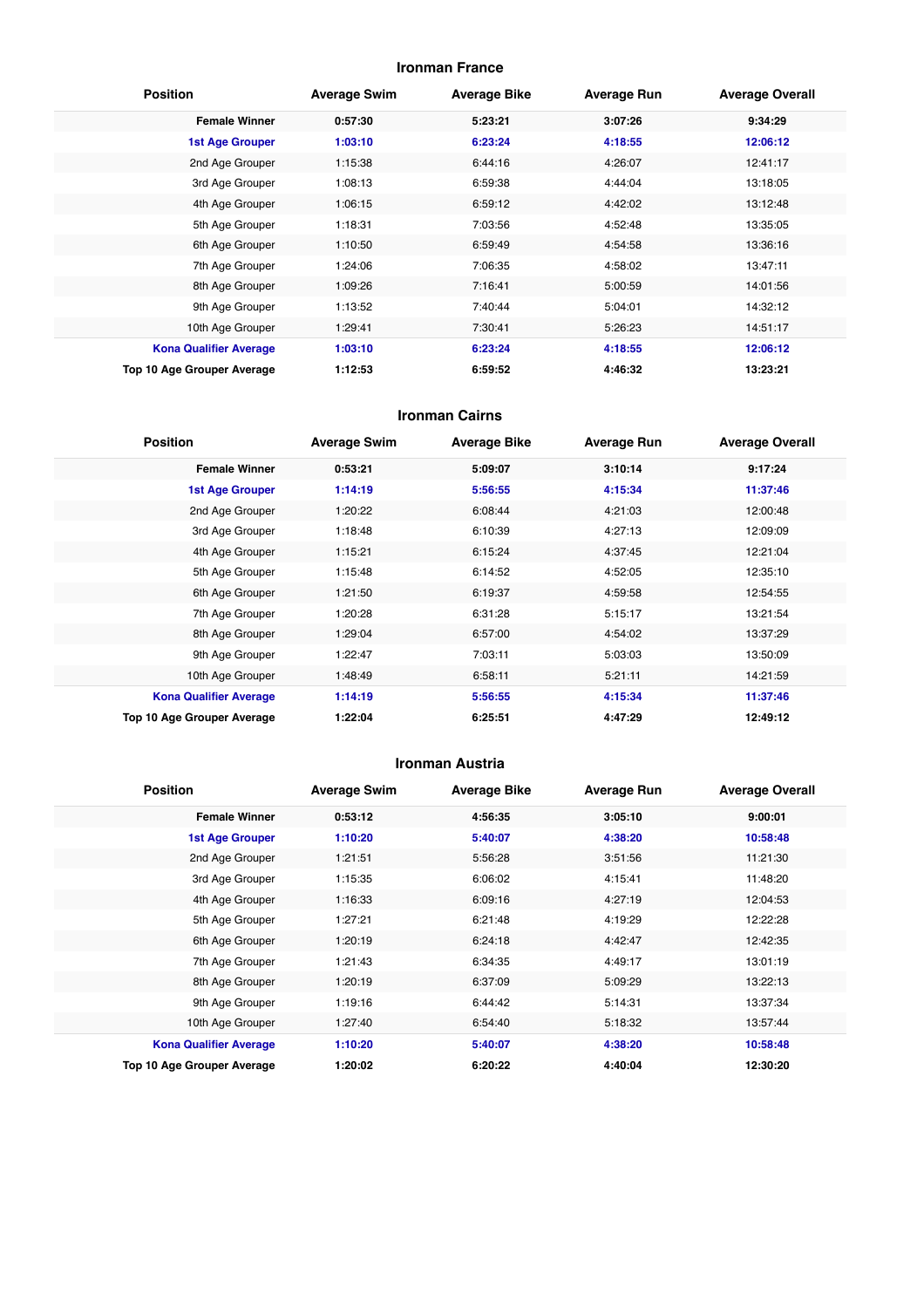#### **Ironman Frankfurt**

| <b>Position</b>               | <b>Average Swim</b> | <b>Average Bike</b> | <b>Average Run</b> | <b>Average Overall</b> |
|-------------------------------|---------------------|---------------------|--------------------|------------------------|
| <b>Female Winner</b>          | 0:52:09             | 4:57:30             | 3:06:29            | 9:01:28                |
| <b>1st Age Grouper</b>        | 1:15:45             | 5:51:19             | 3:41:16            | 11:14:31               |
| 2nd Age Grouper               | 1:17:17             | 5:32:44             | 5:12:58            | 12:10:16               |
| 3rd Age Grouper               | 1:17:33             | 6:10:40             | 5:10:52            | 12:27:49               |
| 4th Age Grouper               | 1:23:54             | 5:50:15             | 5:07:55            | 12:54:52               |
| 5th Age Grouper               | 1:19:44             | 5:48:47             | 5:45:44            | 12:57:41               |
| 6th Age Grouper               | 1:11:27             | 5:49:18             | 6:00:47            | 13:13:58               |
| 7th Age Grouper               | 1:19:49             | 6:34:34             | 5:06:34            | 13:12:44               |
| 8th Age Grouper               | 1:15:02             | 6:36:31             | 5:16:42            | 13:32:39               |
| 9th Age Grouper               | 1:29:30             | 6:40:40             | 5:26:16            | 13:49:31               |
| 10th Age Grouper              | 1:25:43             | 6:42:24             | 5:06:04            | 13:29:36               |
| <b>Kona Qualifier Average</b> | 1:16:31             | 5:42:01             | 4:27:07            | 11:42:24               |
| Top 10 Age Grouper Average    | 1:19:14             | 6:06:37             | 5:09:42            | 12:49:03               |

#### **Ironman UK**

| <b>Position</b>               | <b>Average Swim</b> | <b>Average Bike</b> | <b>Average Run</b> | <b>Average Overall</b> |
|-------------------------------|---------------------|---------------------|--------------------|------------------------|
| <b>Female Winner</b>          | 0:54:47             | 5:34:58             | 3:09:13            | 9:44:26                |
| <b>1st Age Grouper</b>        | 1:14:07             | 6:44:11             | 4:24:58            | 12:34:39               |
| 2nd Age Grouper               | 1:22:27             | 7:12:57             | 4:32:56            | 13:23:28               |
| 3rd Age Grouper               | 1:17:10             | 7:37:20             | 4:58:05            | 14:23:36               |
| 4th Age Grouper               | 1:24:13             | 7:16:33             | 4:44:48            | 13:45:34               |
| 5th Age Grouper               | 1:25:17             | 7:27:04             | 5:06:18            | 14:15:59               |
| 6th Age Grouper               | 1:28:27             | 7:40:18             | 5:14:28            | 14:42:54               |
| 7th Age Grouper               | 1:30:05             | 7:48:52             | 5:15:24            | 14:55:53               |
| 8th Age Grouper               | 1:37:19             | 8:01:46             | 5:16:28            | 15:15:04               |
| 9th Age Grouper               | 1:31:59             | 8:06:09             | 5:25:32            | 15:24:27               |
| 10th Age Grouper              | 1:30:49             | 7:53:23             | 5:27:21            | 15:16:14               |
| <b>Kona Qualifier Average</b> | 1:14:07             | 6:44:11             | 4:24:58            | 12:34:39               |
| Top 10 Age Grouper Average    | 1:24:33             | 7:29:52             | 4:57:43            | 14:11:56               |

#### **Ironman Lake Placid**

| <b>Position</b>               | <b>Average Swim</b> | <b>Average Bike</b> | <b>Average Run</b> | <b>Average Overall</b> |
|-------------------------------|---------------------|---------------------|--------------------|------------------------|
| <b>Female Winner</b>          | 0:58:19             | 5:19:59             | 3:16:59            | 9:40:45                |
| 1st Age Grouper               | 1:05:39             | 6:04:21             | 4:08:28            | 11:31:30               |
| 2nd Age Grouper               | 1:04:18             | 6:12:58             | 4:21:13            | 11:53:25               |
| 3rd Age Grouper               | 1:07:04             | 6:19:53             | 4:28:47            | 12:09:10               |
| 4th Age Grouper               | 1:07:00             | 6:26:55             | 4:34:26            | 12:21:56               |
| 5th Age Grouper               | 1:10:52             | 6:38:51             | 4:32:17            | 12:36:14               |
| 6th Age Grouper               | 1:10:09             | 6:35:15             | 4:49:41            | 12:47:45               |
| 7th Age Grouper               | 1:15:56             | 6:45:15             | 4:49:22            | 13:04:40               |
| 8th Age Grouper               | 1:17:46             | 6:52:24             | 4:51:56            | 13:15:15               |
| 9th Age Grouper               | 1:14:20             | 6:48:21             | 4:52:11            | 13:09:10               |
| 10th Age Grouper              | 1:19:55             | 6:47:29             | 5:01:29            | 13:22:55               |
| <b>Kona Qualifier Average</b> | 1:04:59             | 6:08:39             | 4:14:51            | 11:42:27               |
| Top 10 Age Grouper Average    | 1:11:12             | 6:32:56             | 4:38:42            | 12:36:35               |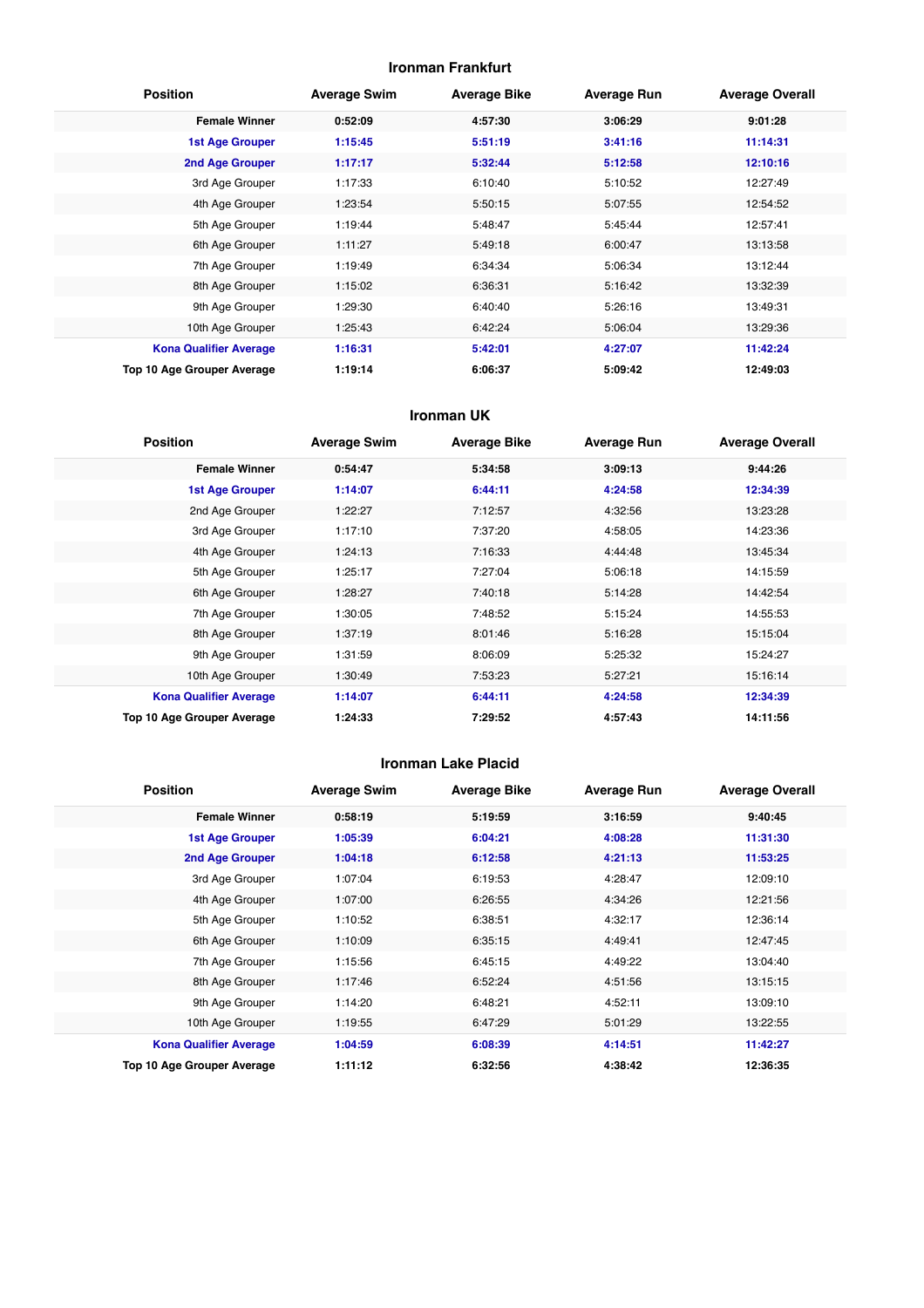#### **Ironman Switzerland**

| <b>Position</b>               | <b>Average Swim</b> | <b>Average Bike</b> | <b>Average Run</b> | <b>Average Overall</b> |
|-------------------------------|---------------------|---------------------|--------------------|------------------------|
| <b>Female Winner</b>          | 0:58:45             | 5:00:37             | 3:13:43            | 9:16:24                |
| <b>1st Age Grouper</b>        | 1:22:22             | 6:04:36             | 4:17:50            | 11:52:12               |
| 2nd Age Grouper               | 1:18:12             | 5:40:19             | 5:14:34            | 12:13:43               |
| 3rd Age Grouper               | 1:19:59             | 5:52:14             | 5:31:11            | 12:44:38               |
| 4th Age Grouper               | 1:25:51             | 6:39:04             | 4:32:12            | 12:46:47               |
| 5th Age Grouper               | 1:27:13             | 6:48:13             | 4:41:48            | 13:07:39               |
| 6th Age Grouper               | 1:31:37             | 6:49:38             | 4:53:38            | 13:24:40               |
| 7th Age Grouper               | 1:30:16             | 6:46:43             | 4:50:40            | 13:18:20               |
| 8th Age Grouper               | 1:29:23             | 6:57:18             | 5:01:21            | 13:41:58               |
| 9th Age Grouper               | 1:28:36             | 6:56:08             | 5:04:23            | 13:42:55               |
| 10th Age Grouper              | 1:37:54             | 7:04:45             | 5:06:58            | 14:02:05               |
| <b>Kona Qualifier Average</b> | 1:22:22             | 6:04:36             | 4:17:50            | 11:52:12               |
| Top 10 Age Grouper Average    | 1:26:13             | 6:29:09             | 4:55:15            | 12:58:55               |

#### **Ironman Canada**

| <b>Position</b>               | <b>Average Swim</b> | <b>Average Bike</b> | <b>Average Run</b> | <b>Average Overall</b> |
|-------------------------------|---------------------|---------------------|--------------------|------------------------|
| <b>Female Winner</b>          | 0:56:18             | 5:11:00             | 3:17:27            | 9:28:52                |
| <b>1st Age Grouper</b>        | 1:12:27             | 5:57:40             | 4:01:47            | 11:19:48               |
| 2nd Age Grouper               | 1:11:37             | 6:04:52             | 4:17:16            | 11:43:13               |
| 3rd Age Grouper               | 1:14:39             | 6:10:15             | 4:20:43            | 11:54:49               |
| 4th Age Grouper               | 1:16:59             | 6:13:20             | 4:23:22            | 12:03:33               |
| 5th Age Grouper               | 1:13:43             | 6:18:24             | 4:28:13            | 12:11:33               |
| 6th Age Grouper               | 1:19:43             | 6:14:33             | 4:33:54            | 12:18:57               |
| 7th Age Grouper               | 1:20:02             | 6:22:39             | 4:28:19            | 12:22:52               |
| 8th Age Grouper               | 1:14:27             | 6:20:04             | 4:42:40            | 12:27:59               |
| 9th Age Grouper               | 1:15:08             | 6:25:18             | 4:42:52            | 12:34:05               |
| 10th Age Grouper              | 1:16:51             | 6:31:58             | 4:43:35            | 12:44:50               |
| <b>Kona Qualifier Average</b> | 1:12:02             | 6:01:16             | 4:09:31            | 11:31:31               |
| Top 10 Age Grouper Average    | 1:15:34             | 6:15:54             | 4:28:16            | 12:10:10               |

#### **Ironman Maastricht-Limburg**

| <b>Position</b>               | <b>Average Swim</b> | <b>Average Bike</b> | <b>Average Run</b> | <b>Average Overall</b> |
|-------------------------------|---------------------|---------------------|--------------------|------------------------|
| <b>Female Winner</b>          | 0:56:26             | 5:16:10             | 3:21:17            | 9:39:24                |
| <b>1st Age Grouper</b>        | 1:01:28             | 6:09:17             | 4:11:26            | 11:29:29               |
| 2nd Age Grouper               | 0:59:30             | 6:12:51             | 4:34:13            | 11:55:00               |
| 3rd Age Grouper               | 1:14:23             | 6:39:21             | 4:20:04            | 12:24:10               |
| 4th Age Grouper               | 1:23:52             | 6:26:20             | 5:33:14            | 13:38:48               |
| 5th Age Grouper               | 1:26:10             | 7:13:36             | 4:51:38            | 13:46:16               |
| 6th Age Grouper               | 1:33:39             | 7:34:49             | 4:52:28            | 14:15:06               |
| 7th Age Grouper               | 1:18:47             | 7:11:31             | 5:56:15            | 14:40:31               |
| 8th Age Grouper               | 1:24:46             | 7:31:14             | 6:36:17            | 15:56:31               |
| 9th Age Grouper               | 1:30:03             | 8:00:09             | 6:45:35            | 16:40:13               |
| <b>Kona Qualifier Average</b> | 1:01:28             | 6:09:17             | 4:11:26            | 11:29:29               |
| Top 10 Age Grouper Average    | 1:19:10             | 6:59:54             | 5:17:54            | 13:51:47               |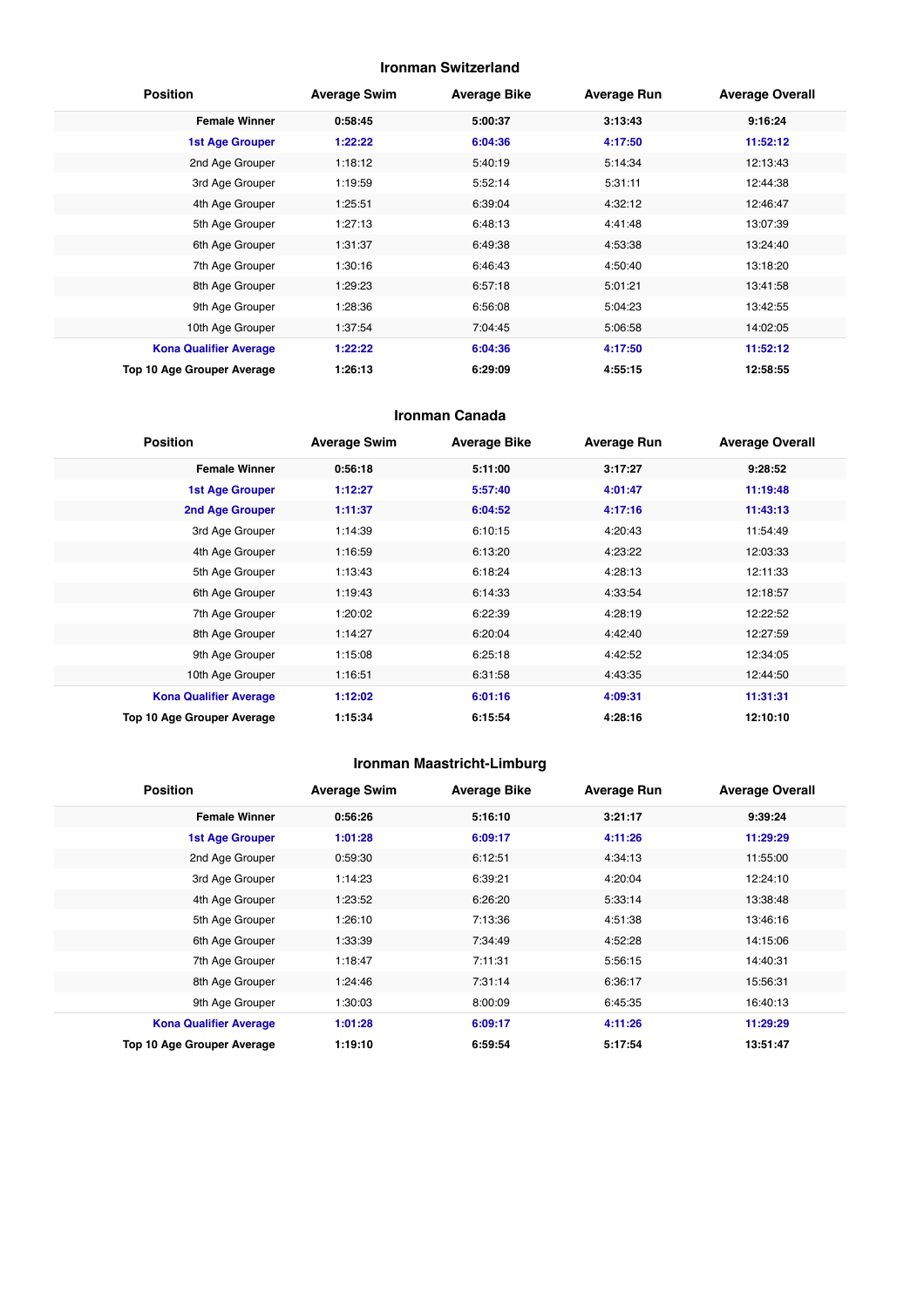#### **Ironman Boulder**

| <b>Position</b>               | <b>Average Swim</b> | <b>Average Bike</b> | <b>Average Run</b> | <b>Average Overall</b> |
|-------------------------------|---------------------|---------------------|--------------------|------------------------|
| <b>Female Winner</b>          | 1:05:01             | 4:56:46             | 3:27:02            | 9:36:47                |
| <b>1st Age Grouper</b>        | 1:11:38             | 5:32:16             | 4:20:23            | 11:16:41               |
| 2nd Age Grouper               | 1:14:23             | 5:39:06             | 4:30:30            | 11:34:18               |
| 3rd Age Grouper               | 1:24:51             | 5:51:48             | 4:32:07            | 12:01:17               |
| 4th Age Grouper               | 1:19:33             | 5:48:01             | 4:42:42            | 12:06:52               |
| 5th Age Grouper               | 1:17:52             | 6:01:07             | 4:48:58            | 12:21:09               |
| 6th Age Grouper               | 1:23:31             | 5:57:19             | 5:05:37            | 12:42:20               |
| 7th Age Grouper               | 1:21:57             | 6:21:03             | 4:48:21            | 12:48:18               |
| 8th Age Grouper               | 1:17:35             | 5:57:07             | 5:19:09            | 12:52:10               |
| 9th Age Grouper               | 1:28:54             | 6:05:35             | 5:07:06            | 12:55:13               |
| 10th Age Grouper              | 1:33:08             | 6:22:02             | 4:49:57            | 13:05:51               |
| <b>Kona Qualifier Average</b> | 1:13:00             | 5:35:41             | 4:25:26            | 11:25:29               |
| Top 10 Age Grouper Average    | 1:21:20             | 5:57:32             | 4:48:29            | 12:22:25               |

#### **Ironman Sweden**

| <b>Position</b>               | <b>Average Swim</b> | <b>Average Bike</b> | <b>Average Run</b> | <b>Average Overall</b> |
|-------------------------------|---------------------|---------------------|--------------------|------------------------|
| <b>Female Winner</b>          | 0:55:01             | 4:54:58             | 3:10:40            | 9:04:11                |
| <b>1st Age Grouper</b>        | 1:07:38             | 5:46:23             | 3:59:23            | 11:01:19               |
| 2nd Age Grouper               | 1:19:57             | 5:49:17             | 4:17:36            | 11:36:03               |
| 3rd Age Grouper               | 1:27:50             | 6:06:29             | 4:19:40            | 12:05:12               |
| 4th Age Grouper               | 1:15:01             | 5:59:39             | 5:02:42            | 12:26:41               |
| 5th Age Grouper               | 1:29:50             | 6:16:07             | 4:35:56            | 12:33:38               |
| 6th Age Grouper               | 1:27:23             | 6:24:57             | 4:45:19            | 12:49:19               |
| 7th Age Grouper               | 1:32:49             | 6:13:52             | 5:21:29            | 13:22:35               |
| 8th Age Grouper               | 1:35:38             | 6:30:46             | 5:11:29            | 13:32:01               |
| 9th Age Grouper               | 1:37:15             | 6:44:05             | 5:14:57            | 13:47:04               |
| 10th Age Grouper              | 1:41:43             | 6:47:21             | 5:14:04            | 14:02:33               |
| <b>Kona Qualifier Average</b> | 1:07:38             | 5:46:23             | 3:59:23            | 11:01:19               |
| Top 10 Age Grouper Average    | 1:27:30             | 6:15:54             | 4:48:15            | 12:43:38               |

#### **Ironman Copenhagen**

| <b>Position</b>               | <b>Average Swim</b> | <b>Average Bike</b> | <b>Average Run</b> | <b>Average Overall</b> |
|-------------------------------|---------------------|---------------------|--------------------|------------------------|
| <b>Female Winner</b>          | 0:50:45             | 4:45:29             | 3:09:45            | 8:50:19                |
| <b>1st Age Grouper</b>        | 1:20:10             | 5:42:21             | 4:00:10            | 11:13:10               |
| 2nd Age Grouper               | 1:13:55             | 5:55:06             | 4:07:15            | 11:26:11               |
| 3rd Age Grouper               | 1:22:15             | 5:41:49             | 4:14:38            | 11:31:42               |
| 4th Age Grouper               | 1:23:31             | 6:11:36             | 4:07:33            | 11:56:09               |
| 5th Age Grouper               | 1:12:37             | 6:01:37             | 4:35:43            | 12:03:57               |
| 6th Age Grouper               | 1:15:36             | 6:13:23             | 4:32:40            | 12:13:16               |
| 7th Age Grouper               | 1:18:57             | 6:16:24             | 4:29:22            | 12:20:37               |
| 8th Age Grouper               | 1:24:08             | 6:15:22             | 4:40:37            | 12:35:52               |
| 9th Age Grouper               | 1:33:07             | 6:25:38             | 4:24:42            | 12:40:22               |
| 10th Age Grouper              | 1:22:19             | 6:41:05             | 5:09:45            | 13:31:22               |
| <b>Kona Qualifier Average</b> | 1:20:10             | 5:42:21             | 4:00:10            | 11:13:10               |
| Top 10 Age Grouper Average    | 1:20:39             | 6:08:26             | 4:26:14            | 12:09:16               |